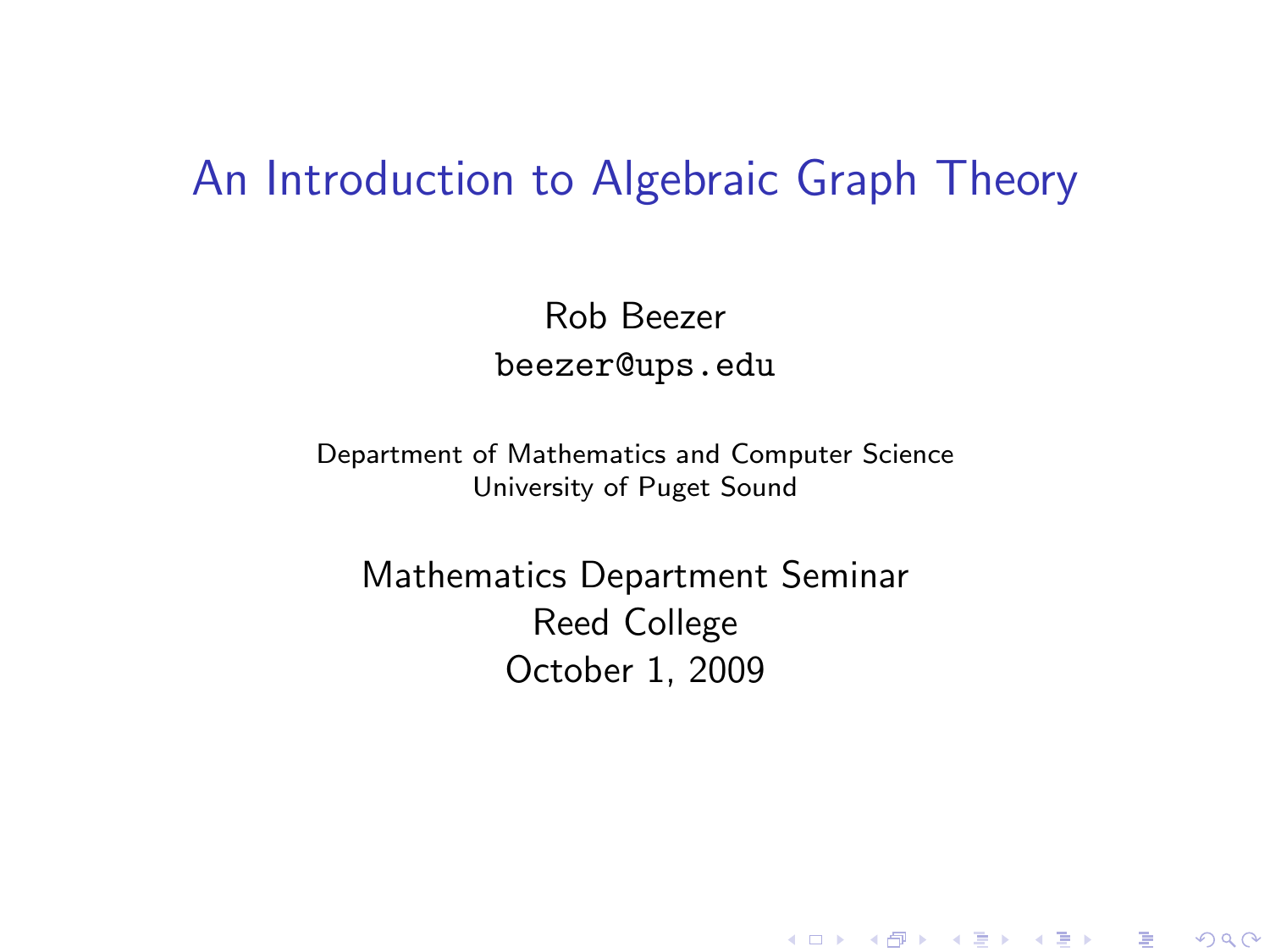## Labeling Puzzles

- Assign a single real number value to each circle.
- For each circle, sum the values of adjacent circles.
- Goal:

Sum at each circle should be a common multiple of the value at the circle.



#### Common multiple:  $-2$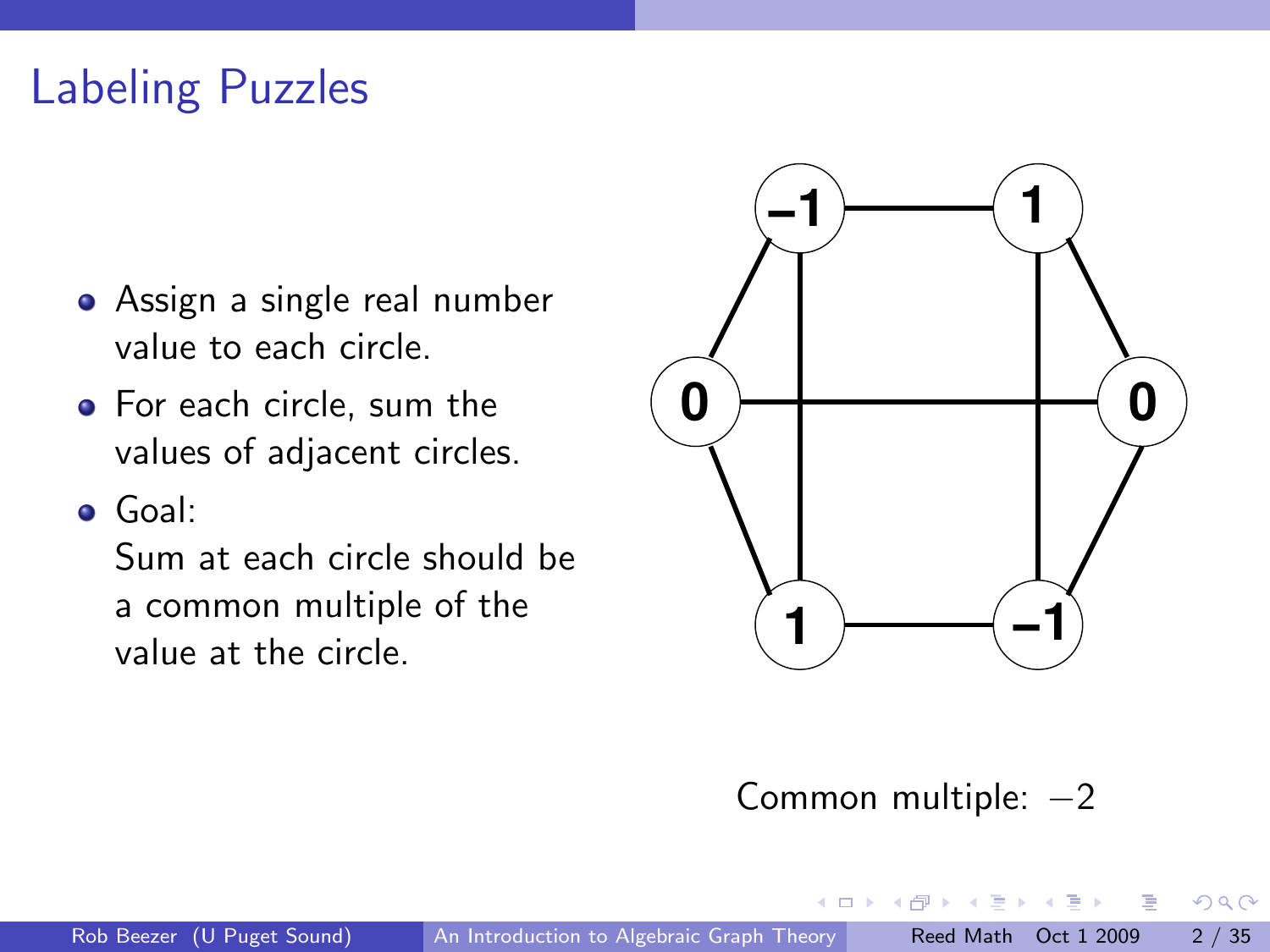

Rob Beezer (U Puget Sound) [An Introduction to Algebraic Graph Theory](#page-0-0) Reed Math Oct 1 2009 3 / 35

D.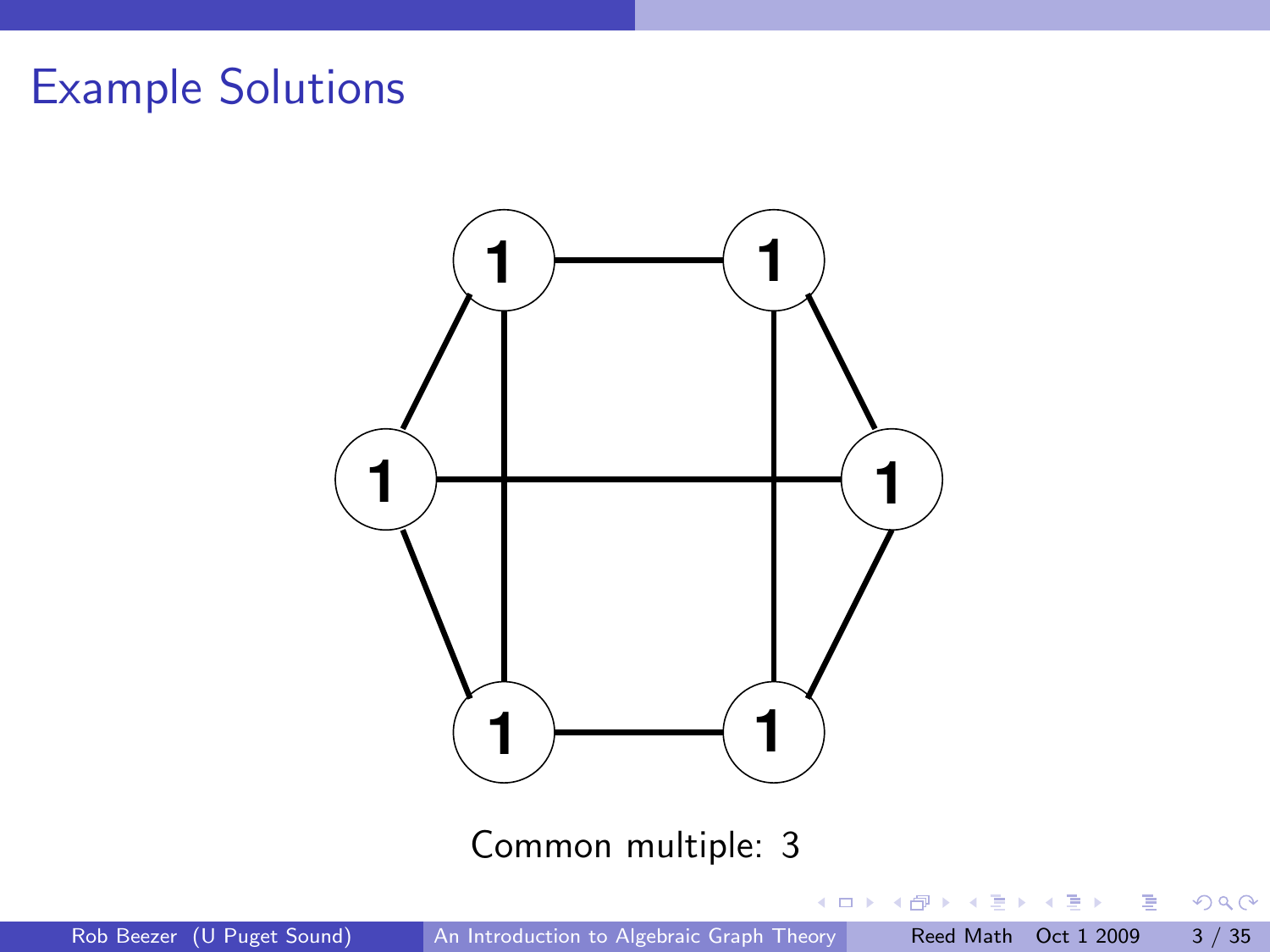

Rob Beezer (U Puget Sound) [An Introduction to Algebraic Graph Theory](#page-0-0) Reed Math Oct 1 2009 4 / 35

D.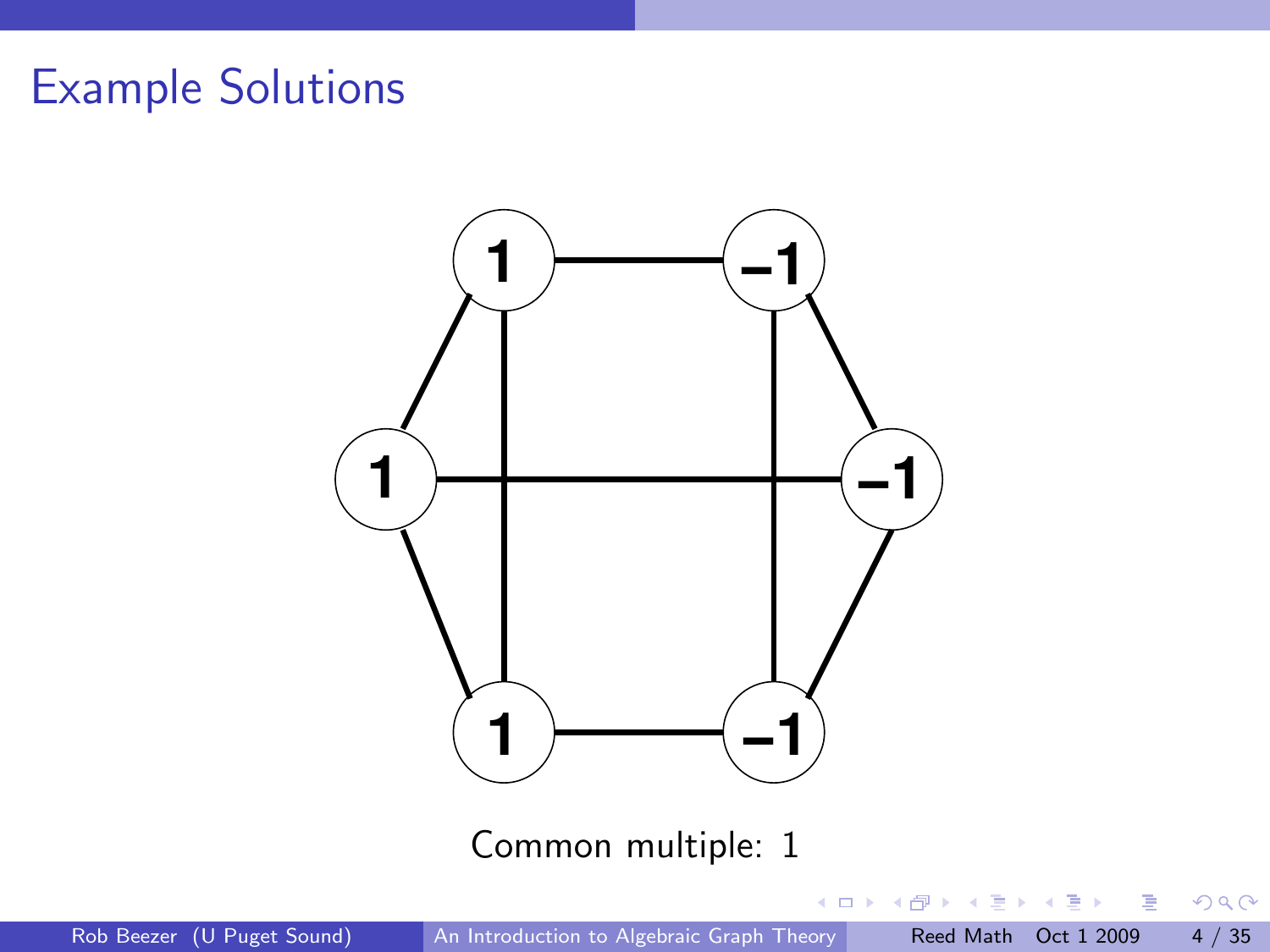

 $299$ 

重

Rob Beezer (U Puget Sound) [An Introduction to Algebraic Graph Theory](#page-0-0) Reed Math Oct 1 2009 5 / 35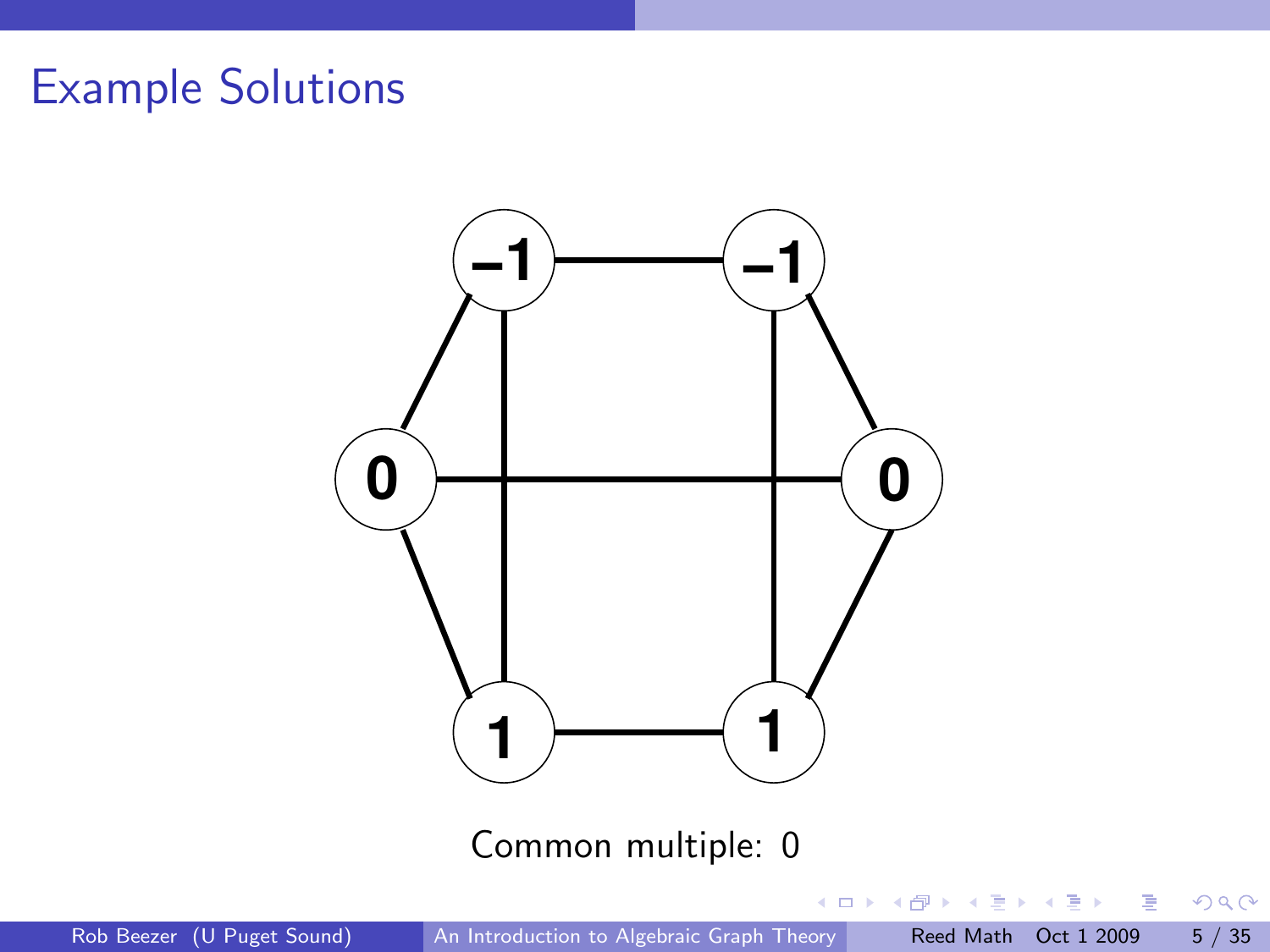

Rob Beezer (U Puget Sound) [An Introduction to Algebraic Graph Theory](#page-0-0) Reed Math Oct 1 2009 6 / 35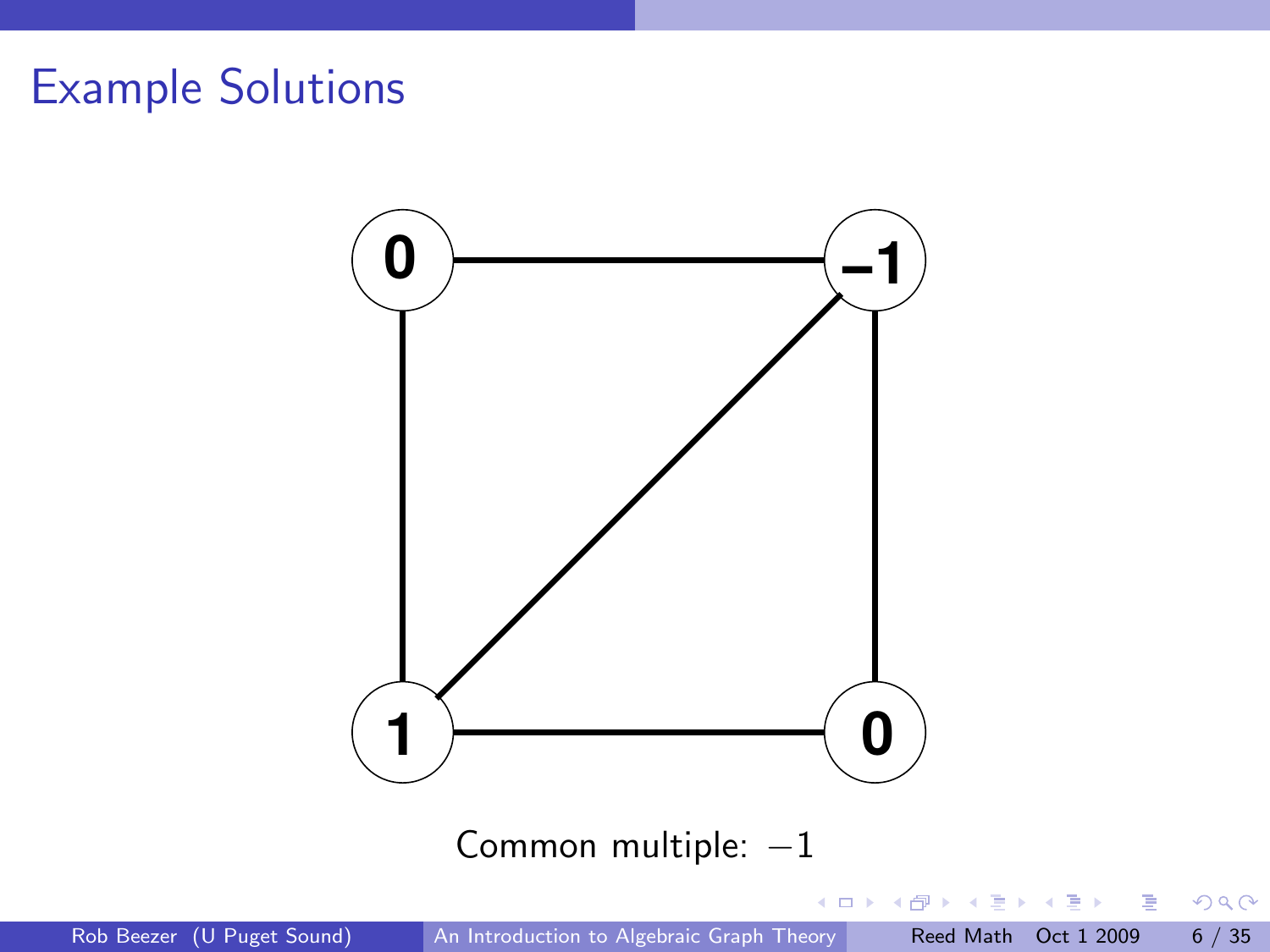

D.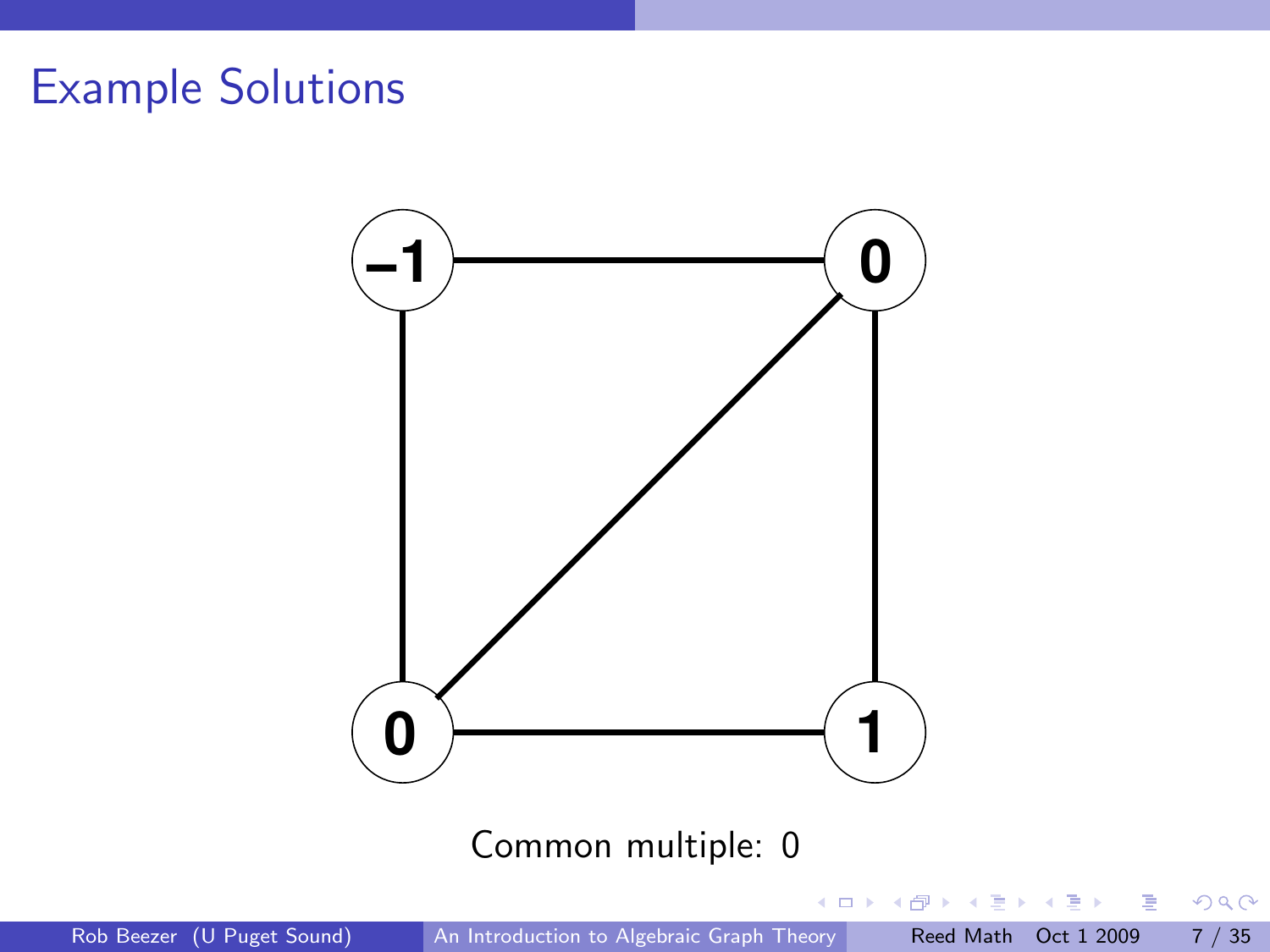

 $299$ 

- 3

イロト イ押ト イヨト イヨト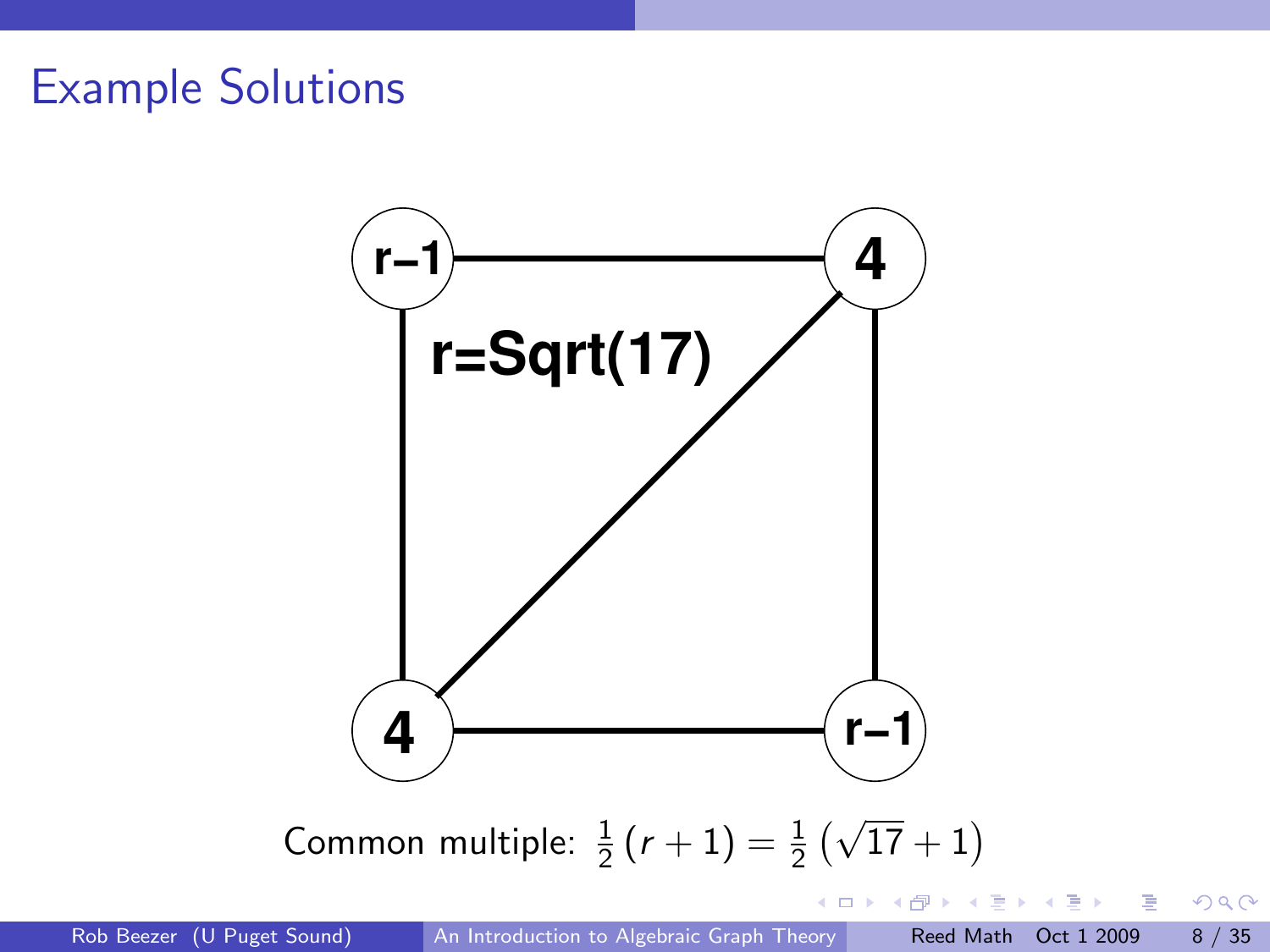### Graphs

A graph is a collection of vertices (nodes, dots) where some pairs are joined by edges (arcs, lines).

The geometry of the vertex placement, or the contours of the edges are irrelevant. The relationships between vertices are important.

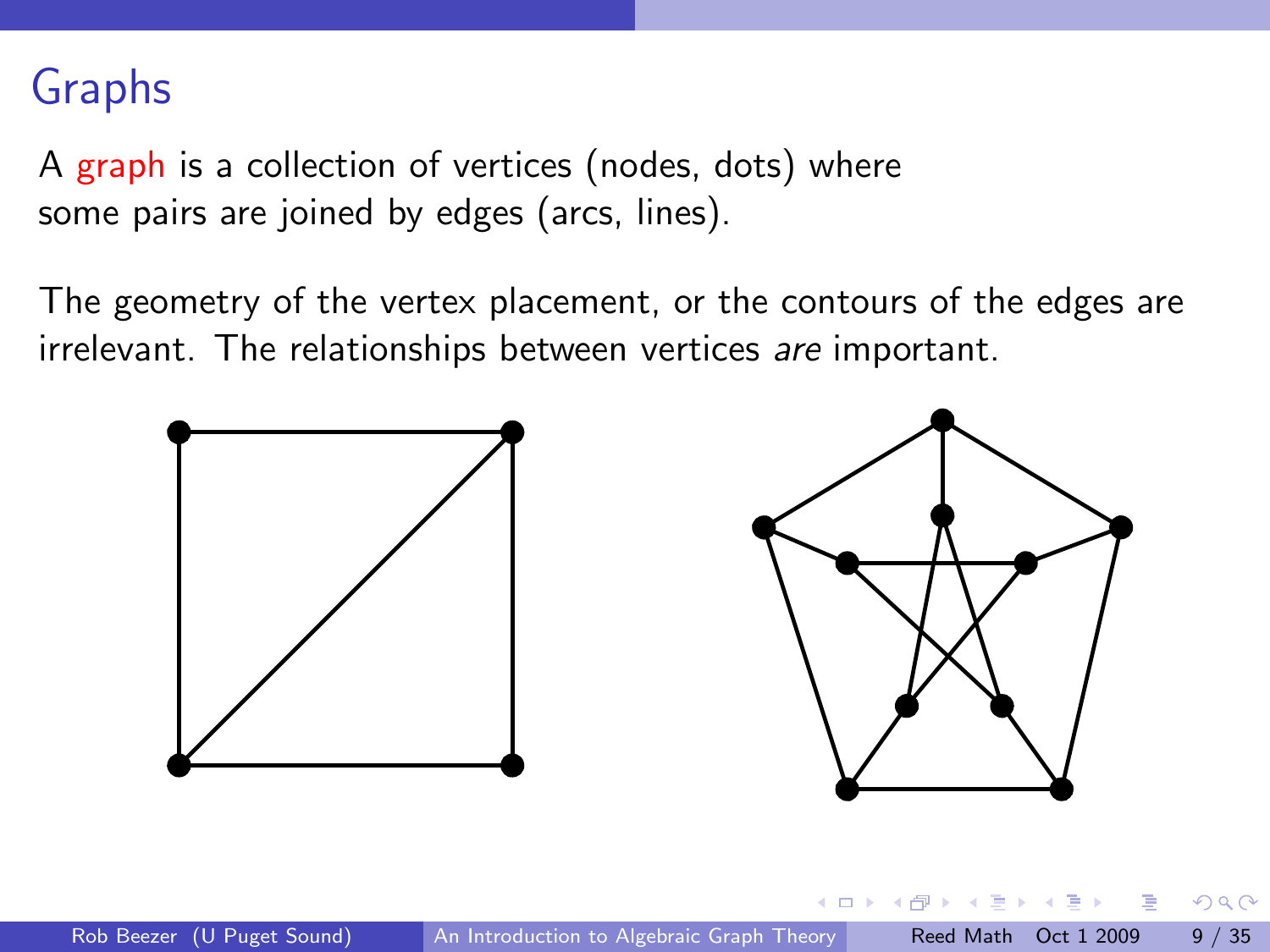## Adjacency Matrix

Given a graph, build a matrix of zeros and ones as follows:

Label rows and columns with vertices, in the same order.

Put a 1 in an entry if the corresponding vertices are connected by an edge. Otherwise put a 0 in the entry.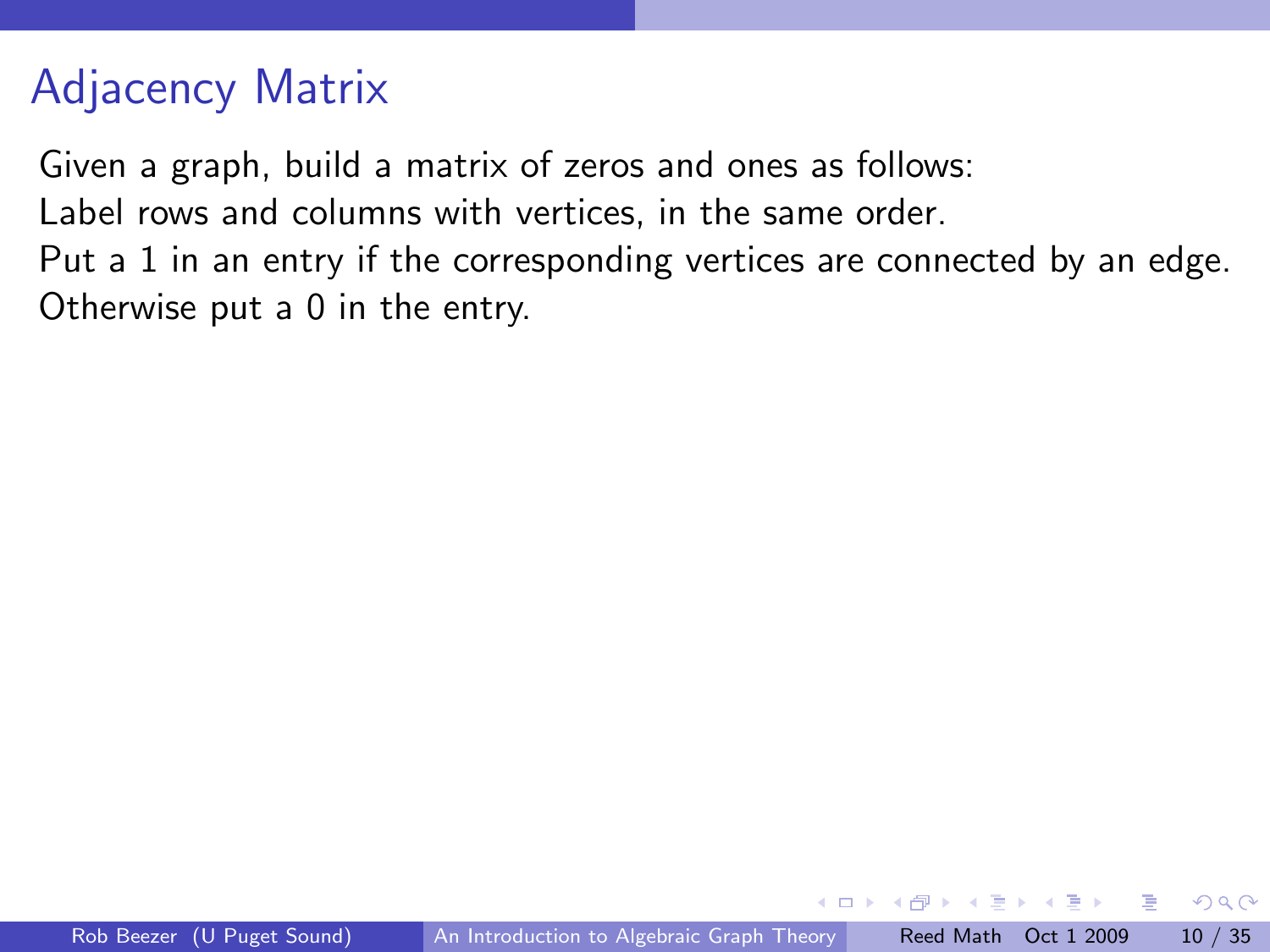## Adjacency Matrix

Given a graph, build a matrix of zeros and ones as follows:

Label rows and columns with vertices, in the same order.

Put a 1 in an entry if the corresponding vertices are connected by an edge. Otherwise put a 0 in the entry.

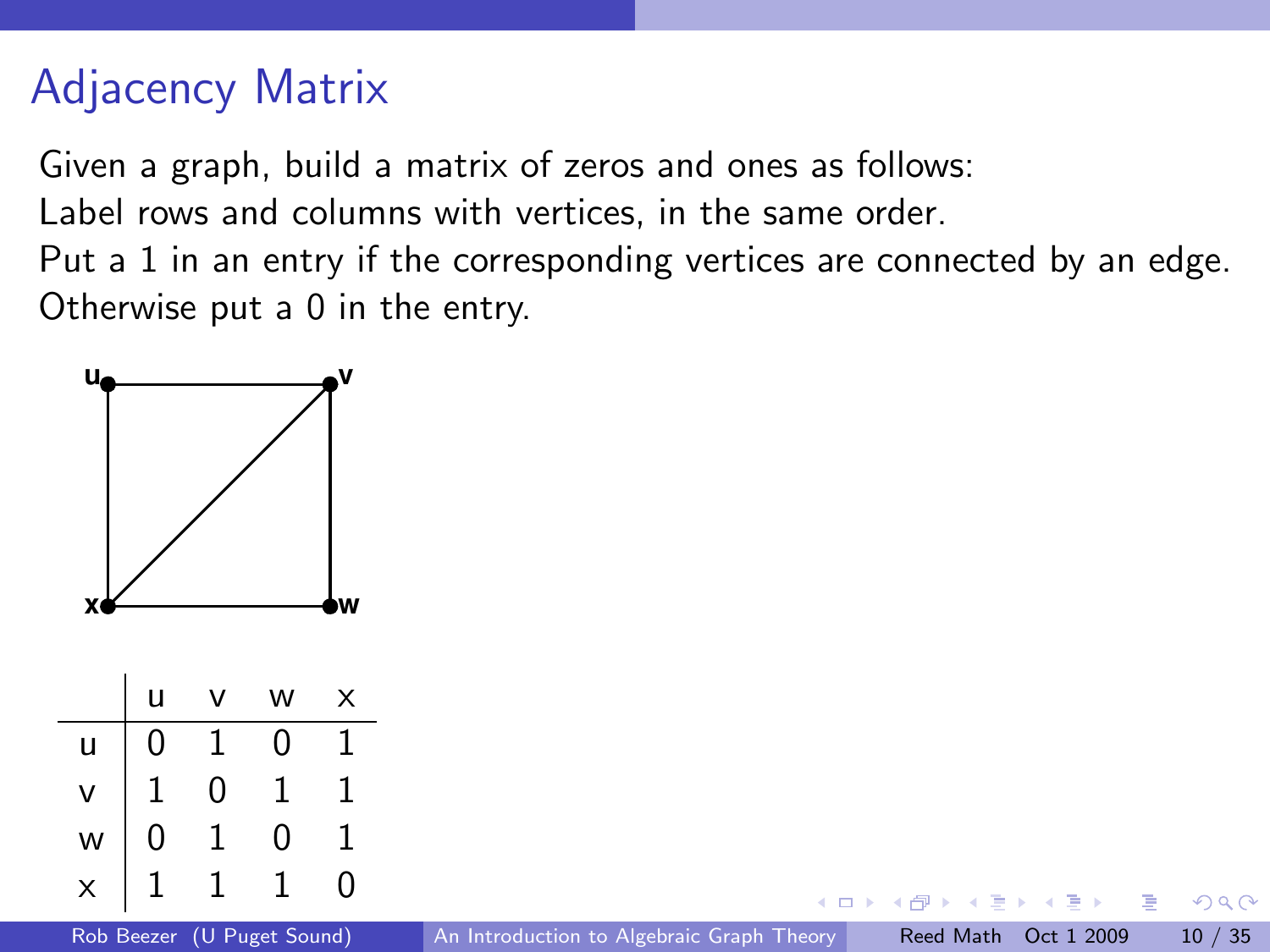## Adjacency Matrix

Given a graph, build a matrix of zeros and ones as follows:

Label rows and columns with vertices, in the same order.

Put a 1 in an entry if the corresponding vertices are connected by an edge. Otherwise put a 0 in the entry.



- Always a symmetric matrix with zero diagonal.
- Useful for computer representations.
- Entrée to linear algebra, especially eigenvalues and eigenvectors.
- Symmetry groups of graphs is the other branch of Algebraic Graph Theory.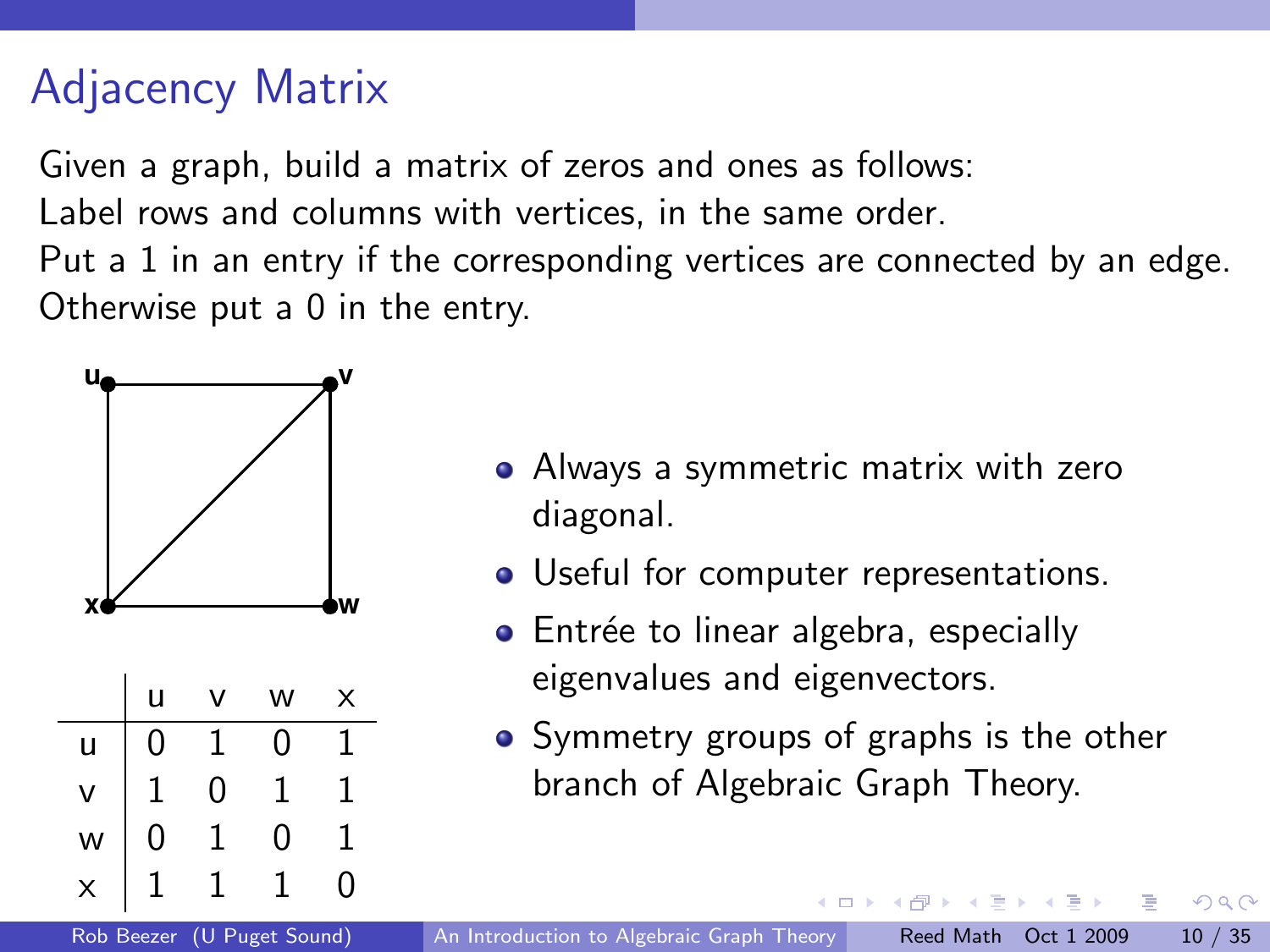### Eigenvalues of Graphs

 $\lambda$  is an eigenvalue of a graph  $\Leftrightarrow$   $\lambda$  is an eigenvalue of the adjacency matrix  $\Leftrightarrow$   $A\vec{x} = \lambda \vec{x}$  for some vector  $\vec{x}$ 

 $-$ 

 $QQ$ 

÷

-4 T= 6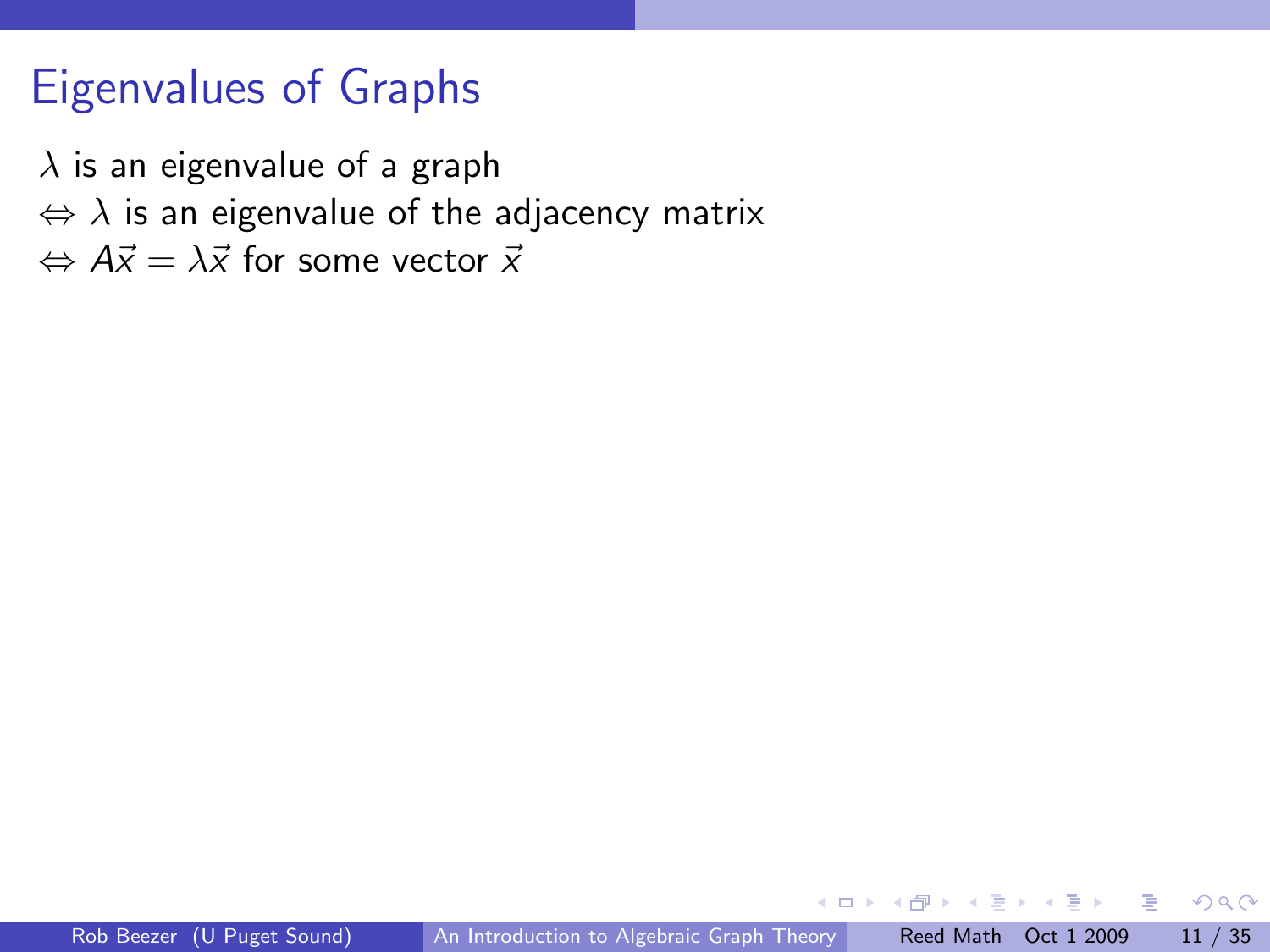## Eigenvalues of Graphs

 $\lambda$  is an eigenvalue of a graph  $\Leftrightarrow$   $\lambda$  is an eigenvalue of the adjacency matrix  $\Leftrightarrow$   $A\vec{x} = \lambda \vec{x}$  for some vector  $\vec{x}$ 

Adjacency matrix is real, symmetric  $\Rightarrow$ 

real eigenvalues, algebraic and geometric multiplicities are equal minimal polynomial is product of linear factors for distinct eigenvalues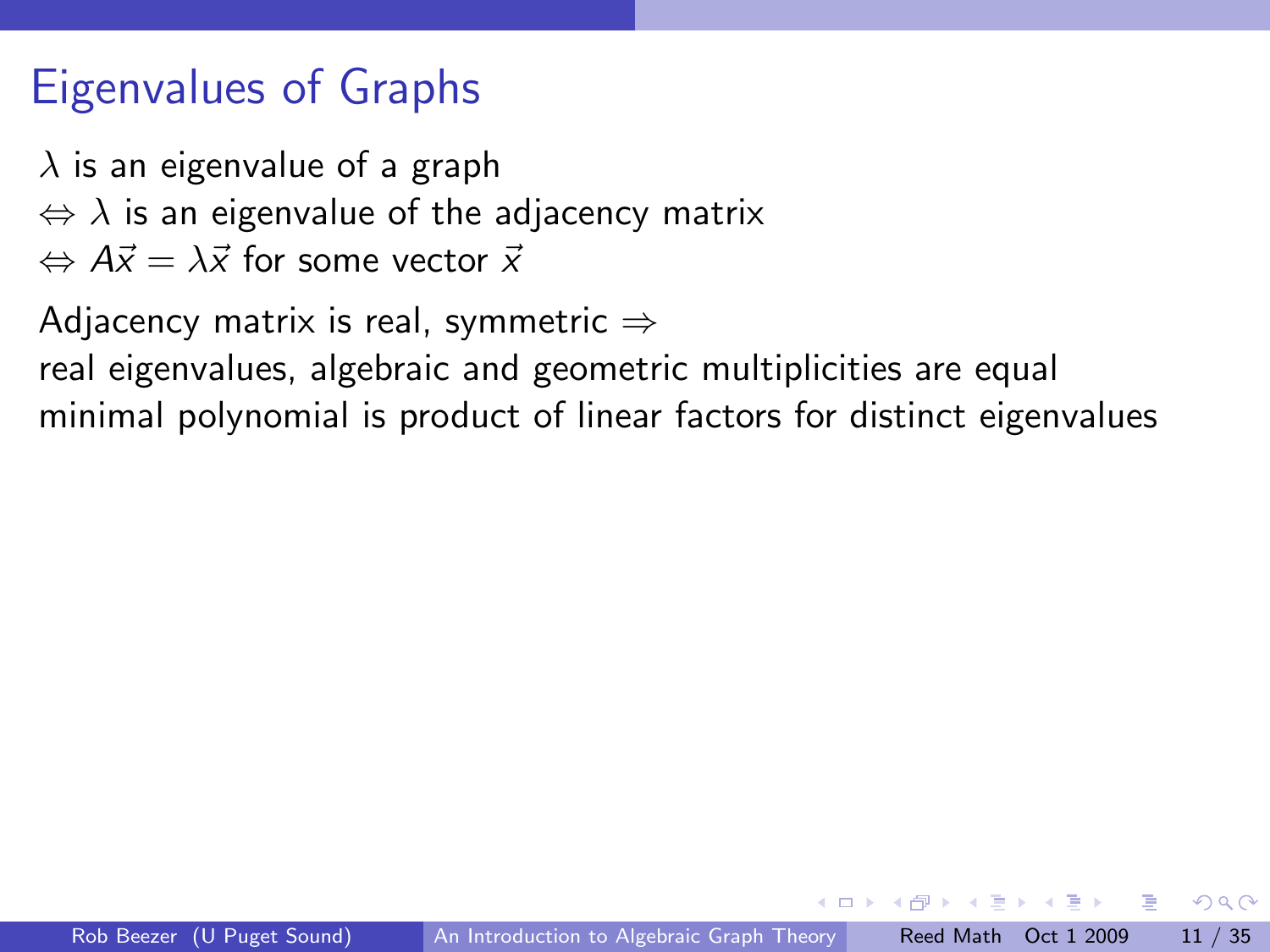## Eigenvalues of Graphs

 $\lambda$  is an eigenvalue of a graph  $\Leftrightarrow$   $\lambda$  is an eigenvalue of the adjacency matrix  $\Leftrightarrow$   $A\vec{x} = \lambda \vec{x}$  for some vector  $\vec{x}$ 

Adjacency matrix is real, symmetric  $\Rightarrow$ real eigenvalues, algebraic and geometric multiplicities are equal minimal polynomial is product of linear factors for distinct eigenvalues

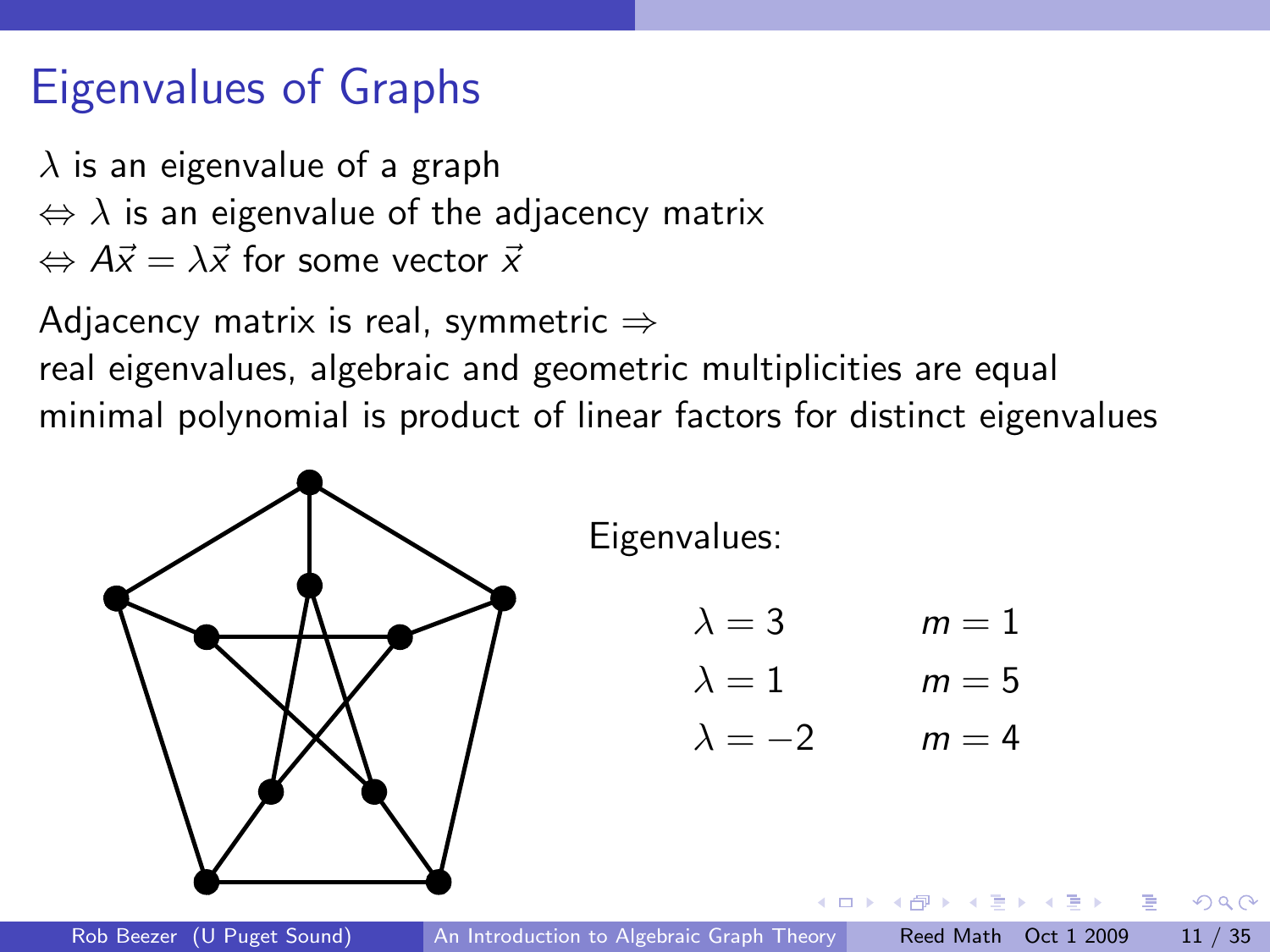## 4-Dimensional Cube

- Vertices: Length 4 binary strings
- Join strings differing in exactly one bit
- **Generalizes 3-D cube**



イロト イ押 トイヨ トイヨト

 $QQ$ 

D.

Eigenvalues:

 $\lambda = 4$   $\lambda = 2$   $\lambda = 0$   $\lambda = -2$   $\lambda = -4$  $m = 1$   $m = 4$   $m = 6$   $m = 4$   $m = 1$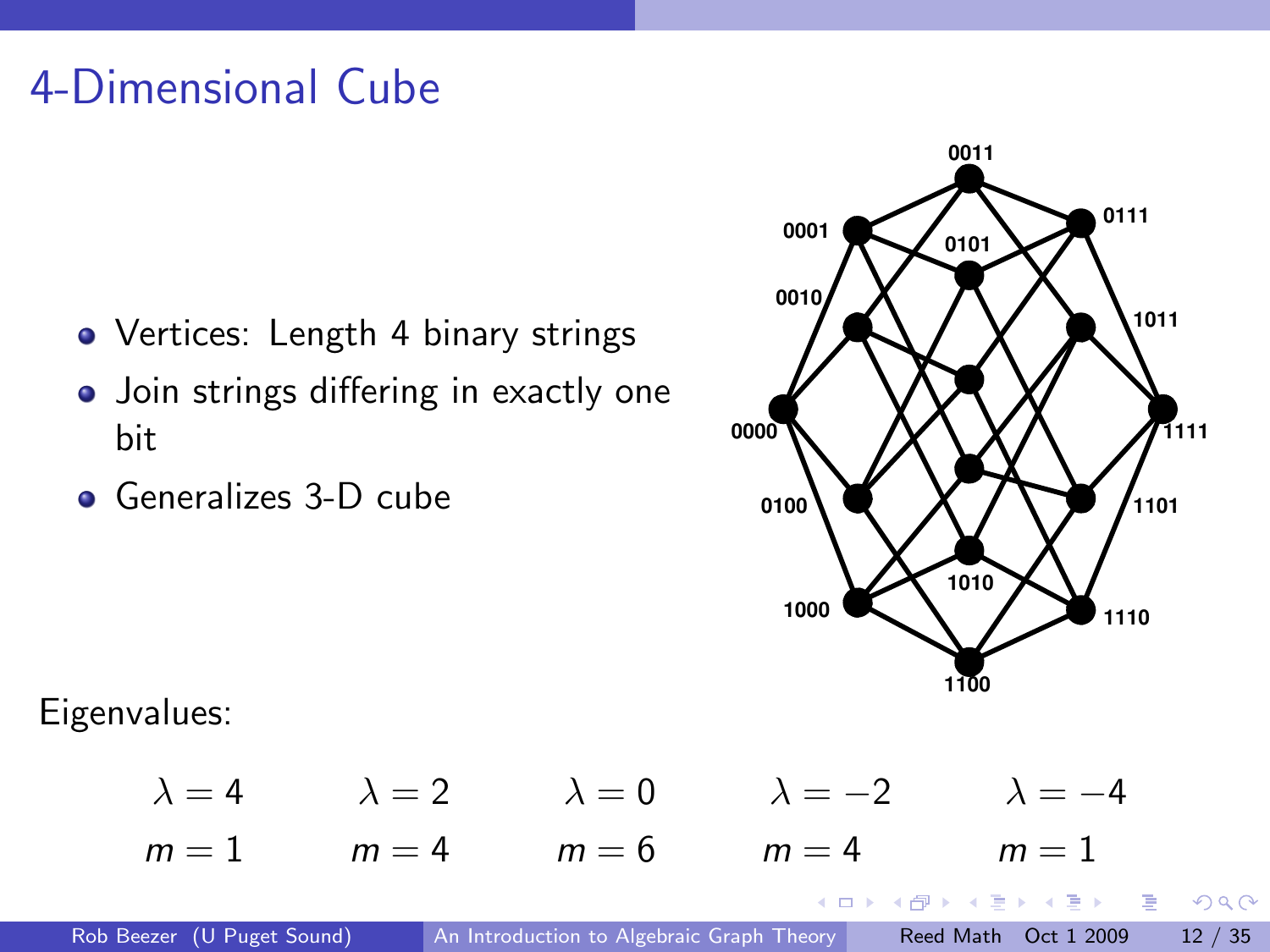## Regular Graphs

A graph is regular if every vertex has the same number of edges incident. The degree is the common number of incident edges.

#### Theorem

Suppose G is a regular graph of degree r. Then

• *r* is an eigenvalue of G

• The multiplicity of r is the number of connected components of G

Regular of degree 3 with 2 components implies that  $\lambda = 3$ will be an eigenvalue of multiplicity 2.

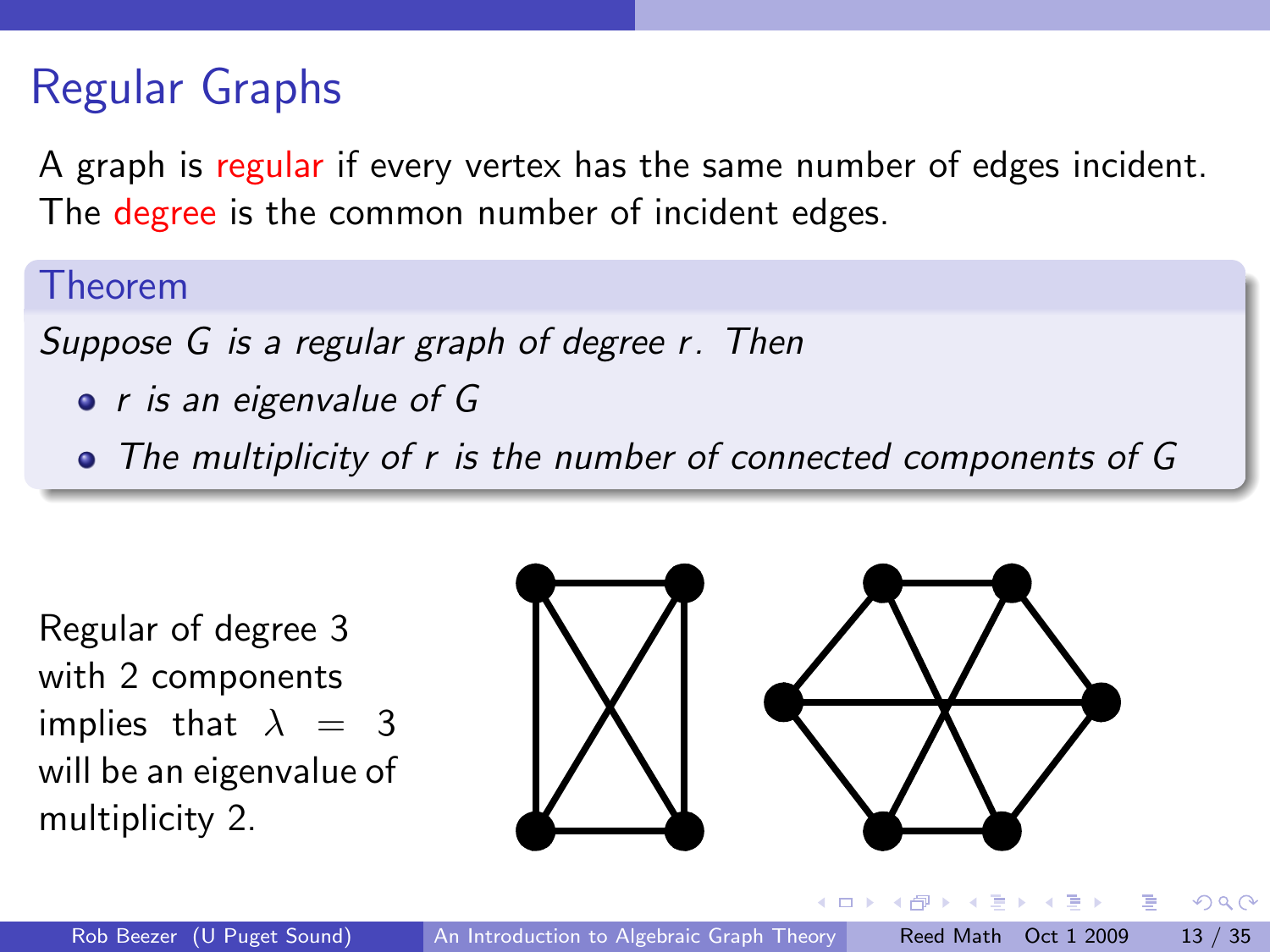#### Proof.

 $\bullet$  Let  $\vec{u}$  be the vector where every entry is 1. Then

$$
A\vec{u} = A \begin{bmatrix} 1 \\ 1 \\ \vdots \\ 1 \end{bmatrix} = \begin{bmatrix} r \\ r \\ \vdots \\ r \end{bmatrix} = r\vec{u}
$$

For each component of the graph, form a vector with 1's in entries corresponding to the vertices of the component, and zeros elsewhere.

These eigenvectors form a basis for the eigenspace of r. (Their sum is the vector  $\vec{u}$  above.)

つへへ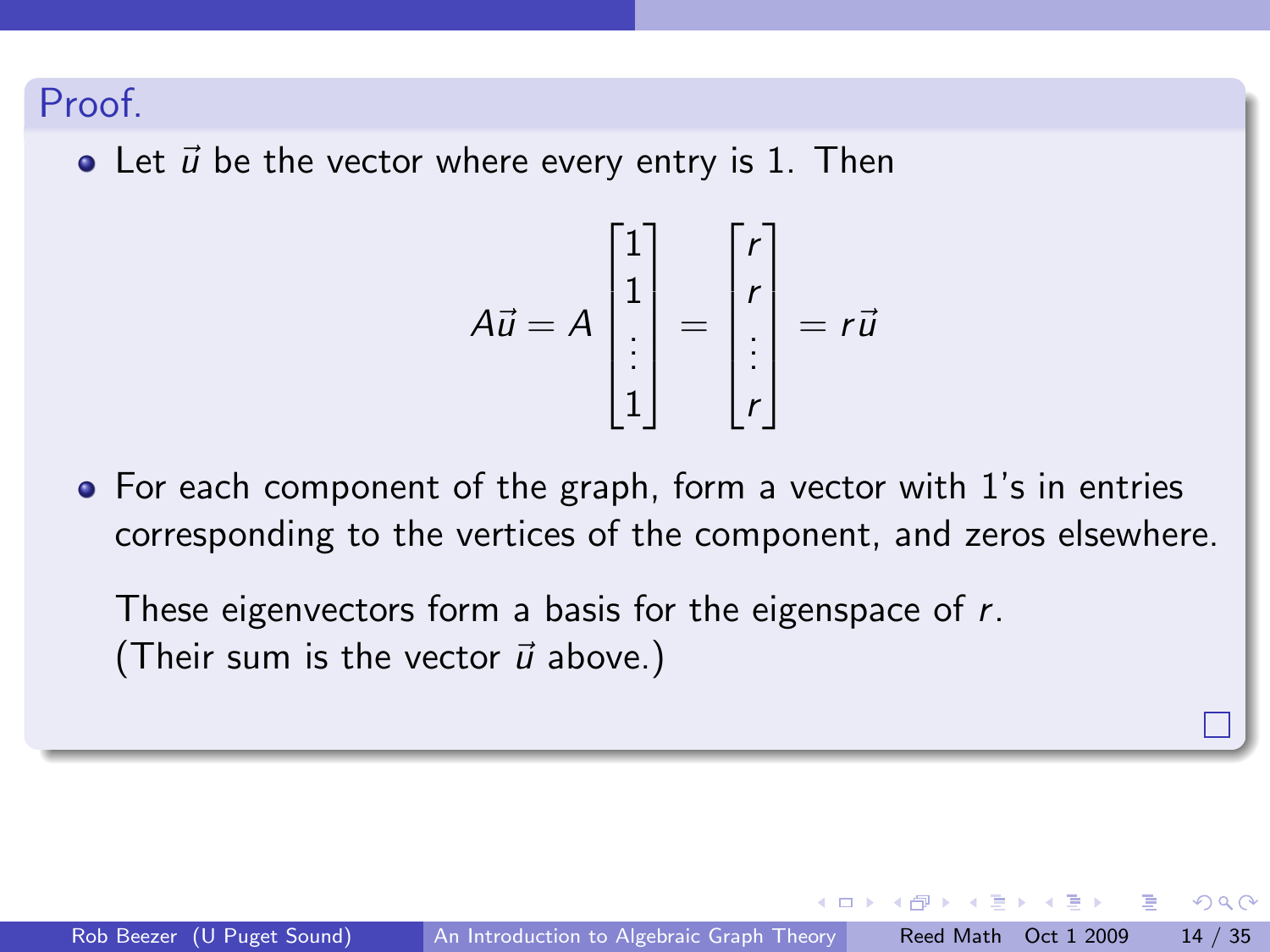### Labeling Puzzles Explained

The product of a graph's adjacency matrix with a column vector,  $A\vec{u}$ , forms sums of entries of  $\vec{u}$  for all adjacent vertices.

If  $\vec{u}$  is an eigenvector, then these sums should equal a common multiple of the numbers assigned to each vertex. This multiple is the eigenvalue.

So the puzzles earlier were simply asking for:

- **•** eigenvectors (assignments of numbers to vertices), and
- eigenvalues (common multiples)

of the adjacency matrix of the graph.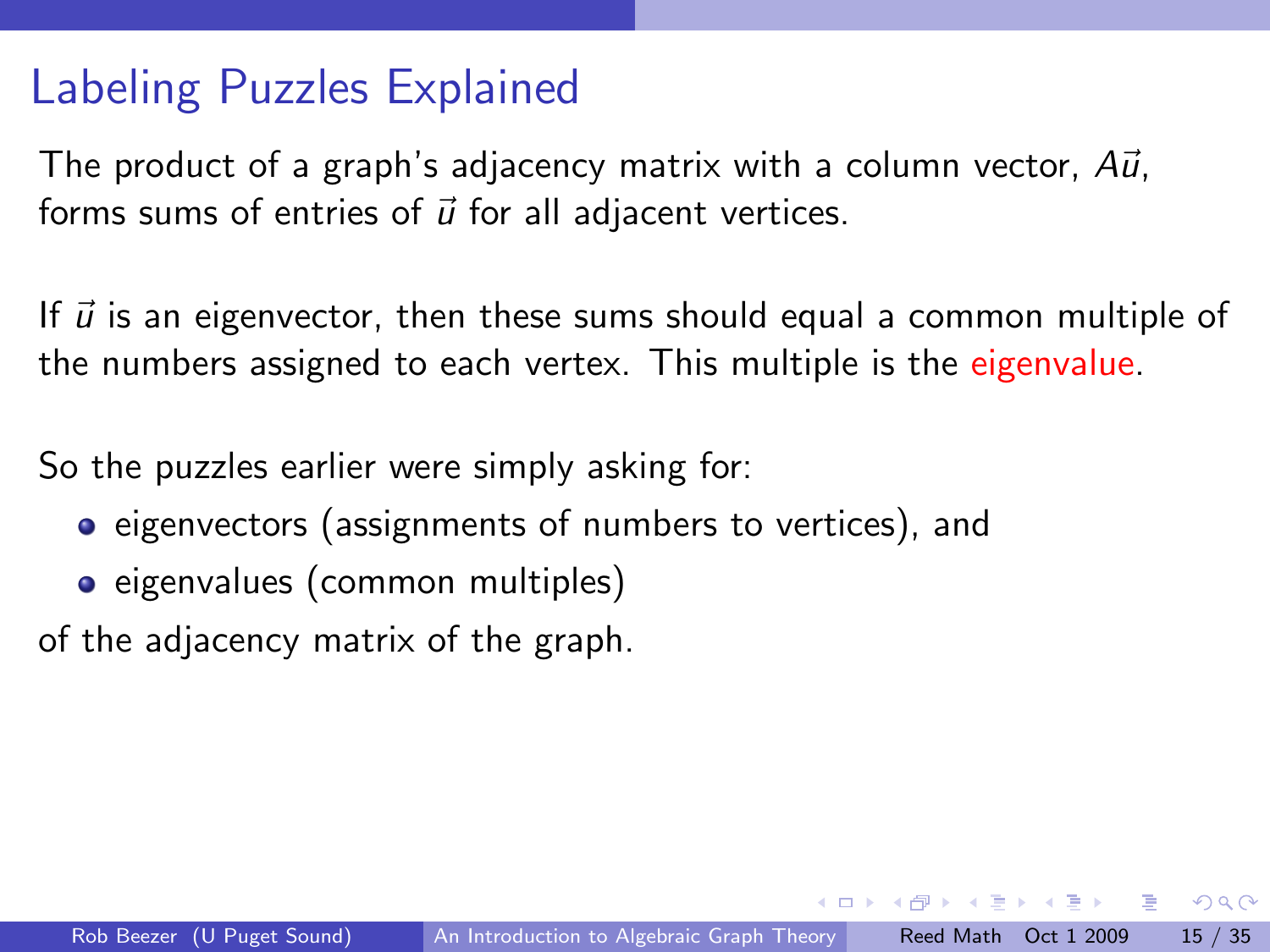### Eigenvalues and Eigenvectors of the Prism



$$
A = \begin{bmatrix} 0 & 1 & 0 & 1 & 0 & 1 \\ 1 & 0 & 1 & 0 & 0 & 1 \\ 0 & 1 & 0 & 1 & 1 & 0 \\ 1 & 0 & 1 & 0 & 1 & 0 \\ 0 & 0 & 1 & 1 & 0 & 1 \\ 1 & 1 & 0 & 0 & 1 & 0 \end{bmatrix}
$$



Rob Beezer (U Puget Sound) [An Introduction to Algebraic Graph Theory](#page-0-0) Reed Math Oct 1 2009 16 / 35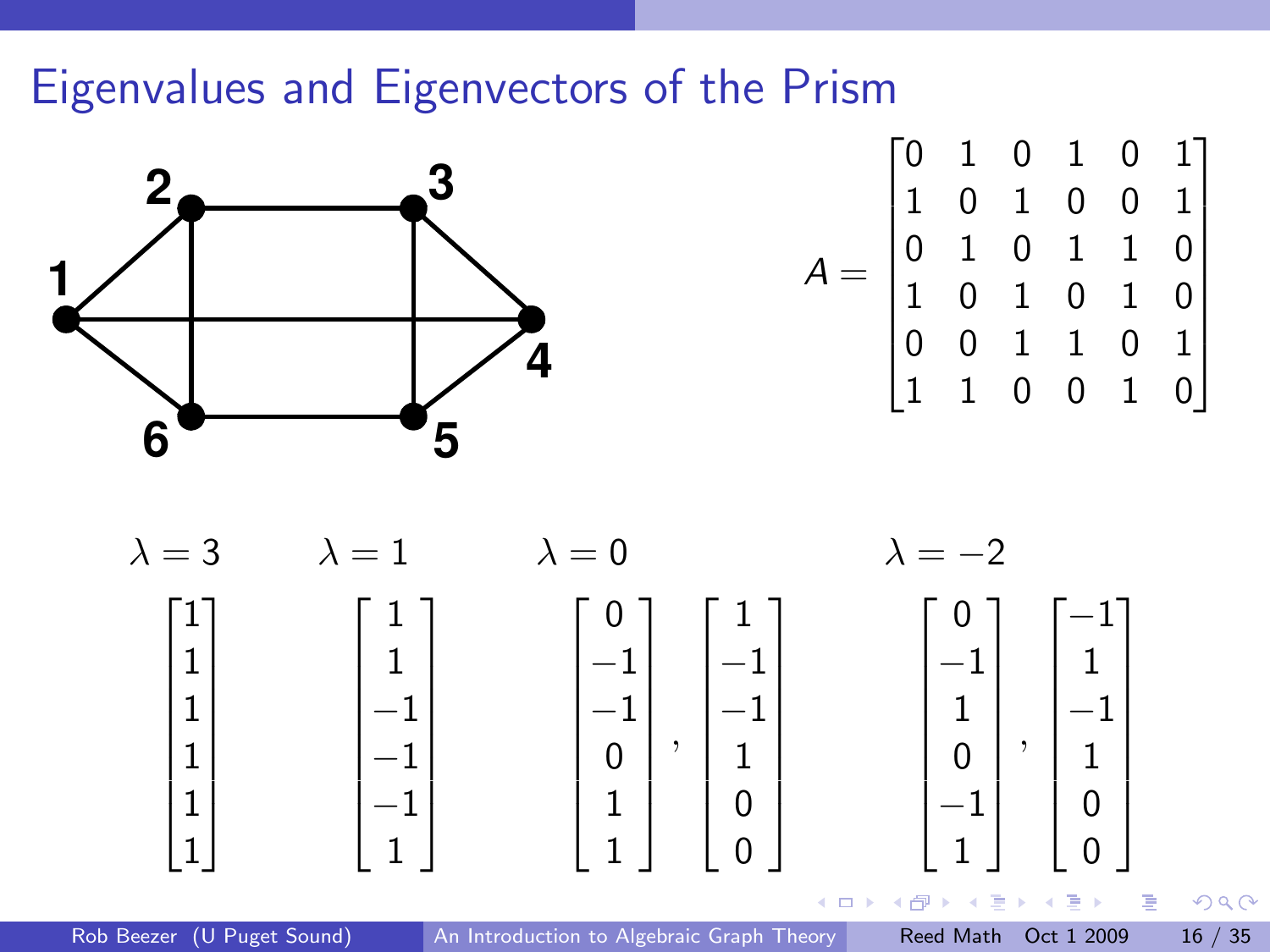## Eigenvalues and Eigenvectors



$$
A = \begin{bmatrix} 0 & 1 & 0 & 1 \\ 1 & 0 & 1 & 1 \\ 0 & 1 & 0 & 1 \\ 1 & 1 & 1 & 0 \end{bmatrix}
$$



Rob Beezer (U Puget Sound) [An Introduction to Algebraic Graph Theory](#page-0-0) Reed Math Oct 1 2009 17 / 35

医单位 医单位

∢ 母

 $\leftarrow$   $\Box$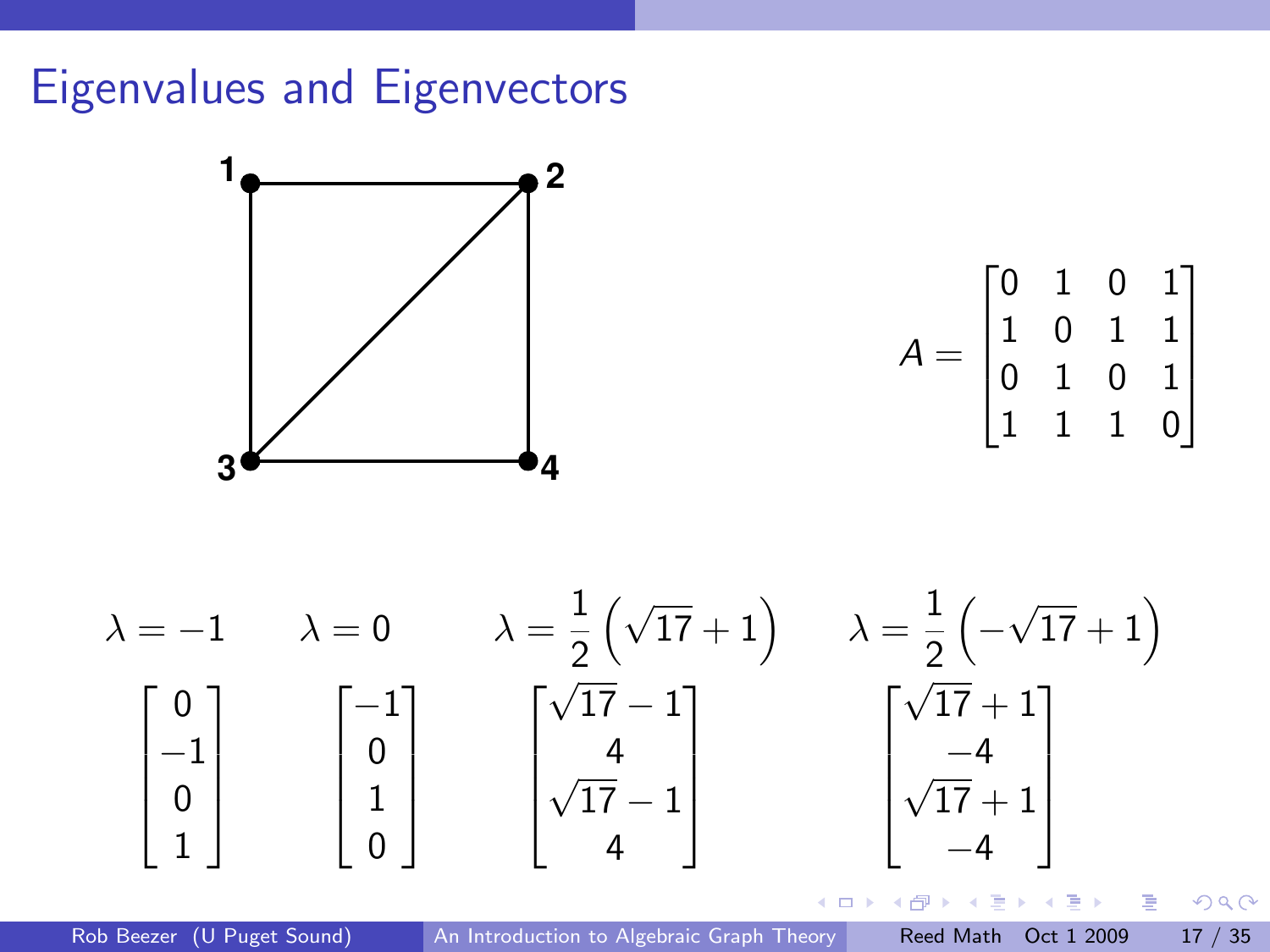### Powers of Adjacency Matrices

#### Theorem

Suppose A is the adjacency matrix of a graph. Then the number of walks of length  $\ell$  between vertices  $\mathsf{v}_i$  and  $\mathsf{v}_j$  is the entry in row i, column  $j$  of  $\mathsf{A}^\ell.$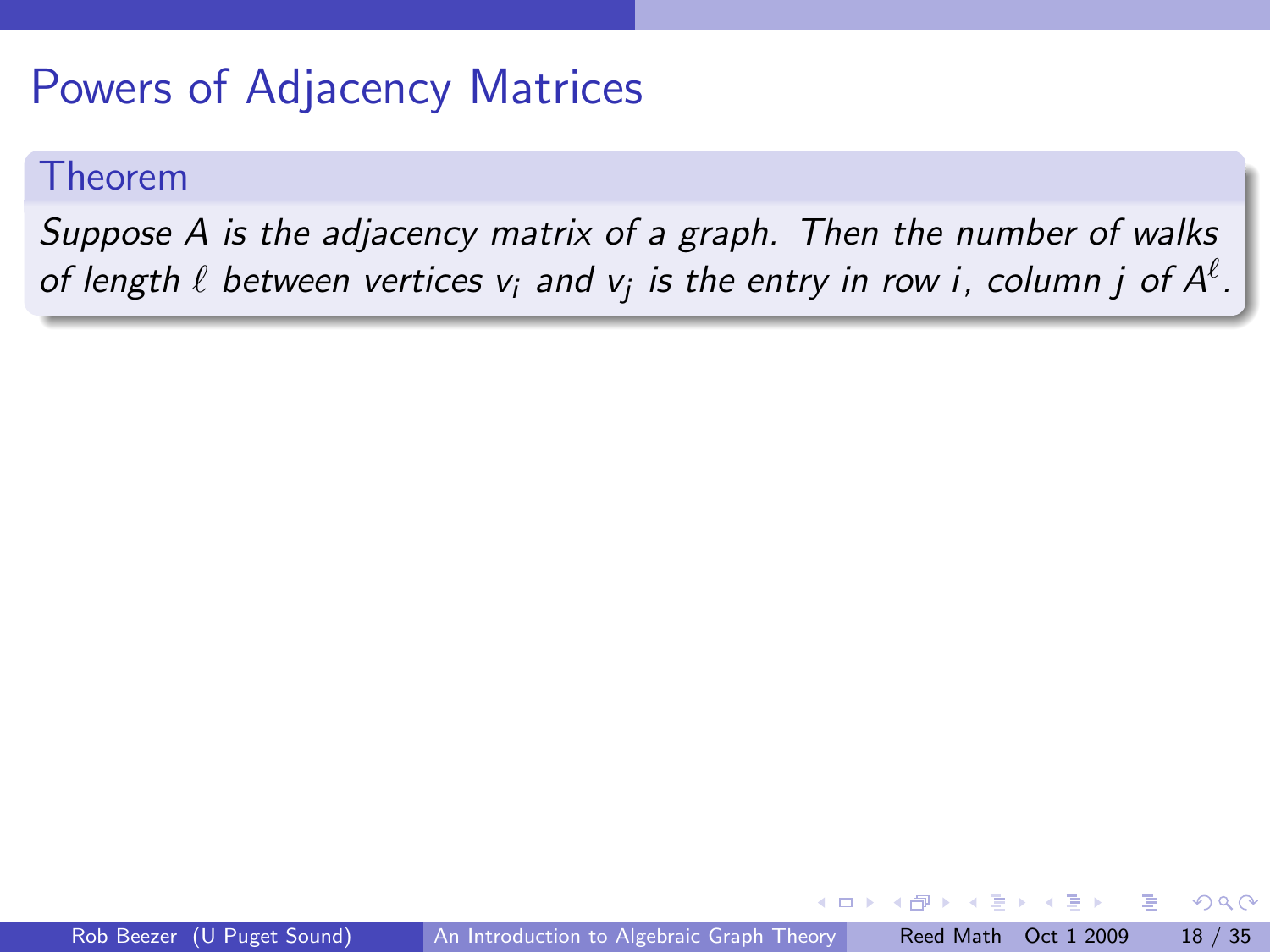### Powers of Adjacency Matrices

#### Theorem

Suppose A is the adjacency matrix of a graph. Then the number of walks of length  $\ell$  between vertices  $\mathsf{v}_i$  and  $\mathsf{v}_j$  is the entry in row i, column  $j$  of  $\mathsf{A}^\ell.$ 

#### Proof.

Base case:  $\ell = 1$ . Adjacency matrix describes walks of length 1.

$$
\left[A^{\ell+1}\right]_{ij}=\left[A^{\ell}A\right]_{ij}=\sum_{k=1}^{n}\left[A^{\ell}\right]_{ik}\left[A\right]_{kj}=\sum_{k:\nu_{k}\text{ adj }\nu_{j}}\left[A^{\ell}\right]_{ik}
$$

 $=$  total ways to walk in  $\ell$  steps from  $v_i$  to  $v_k$ , a neighbor of  $v_i$ 

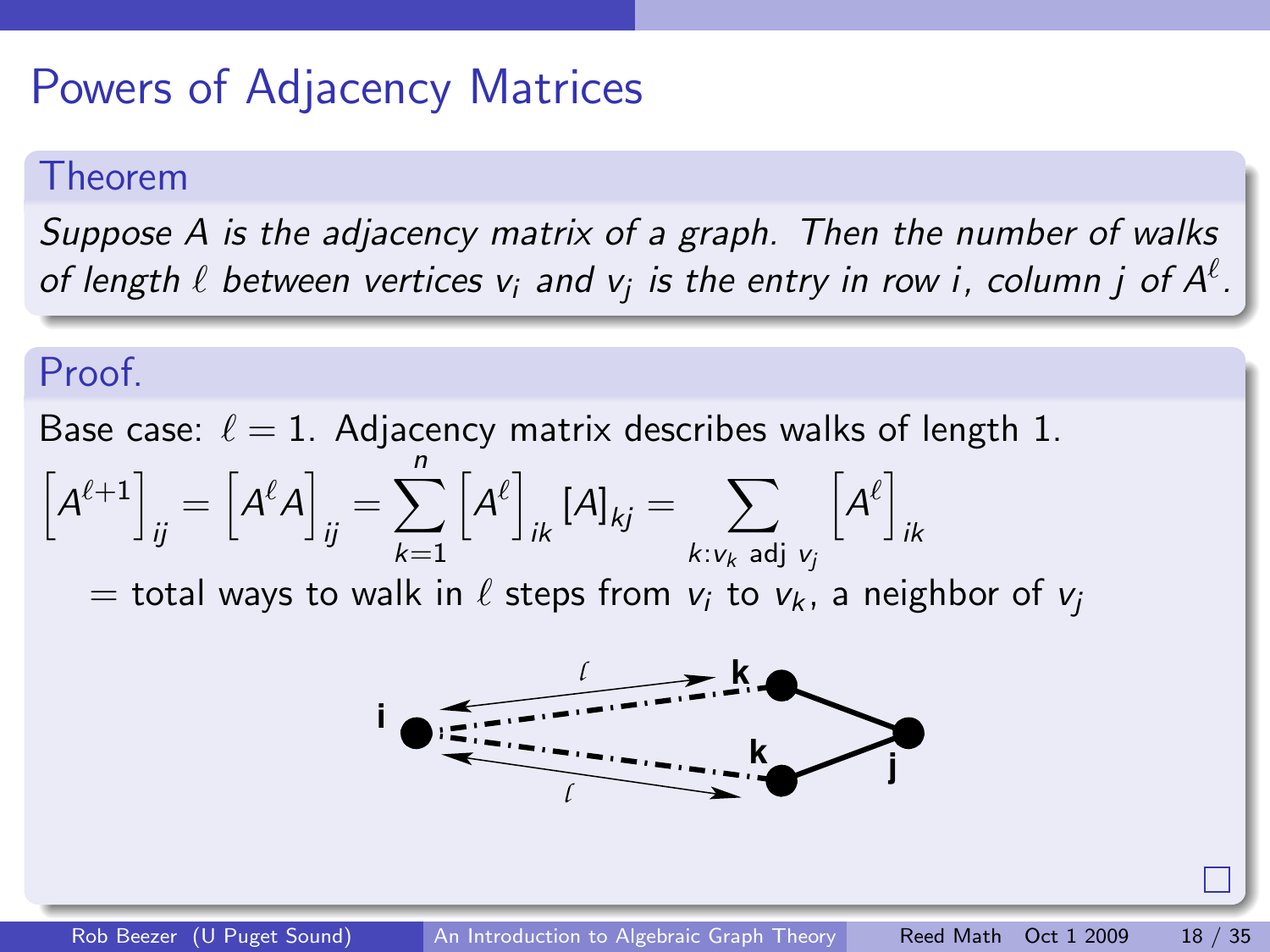### Adjacency Matrix Power

Number of walks of length 3 between vertices 1 and 3?



つひひ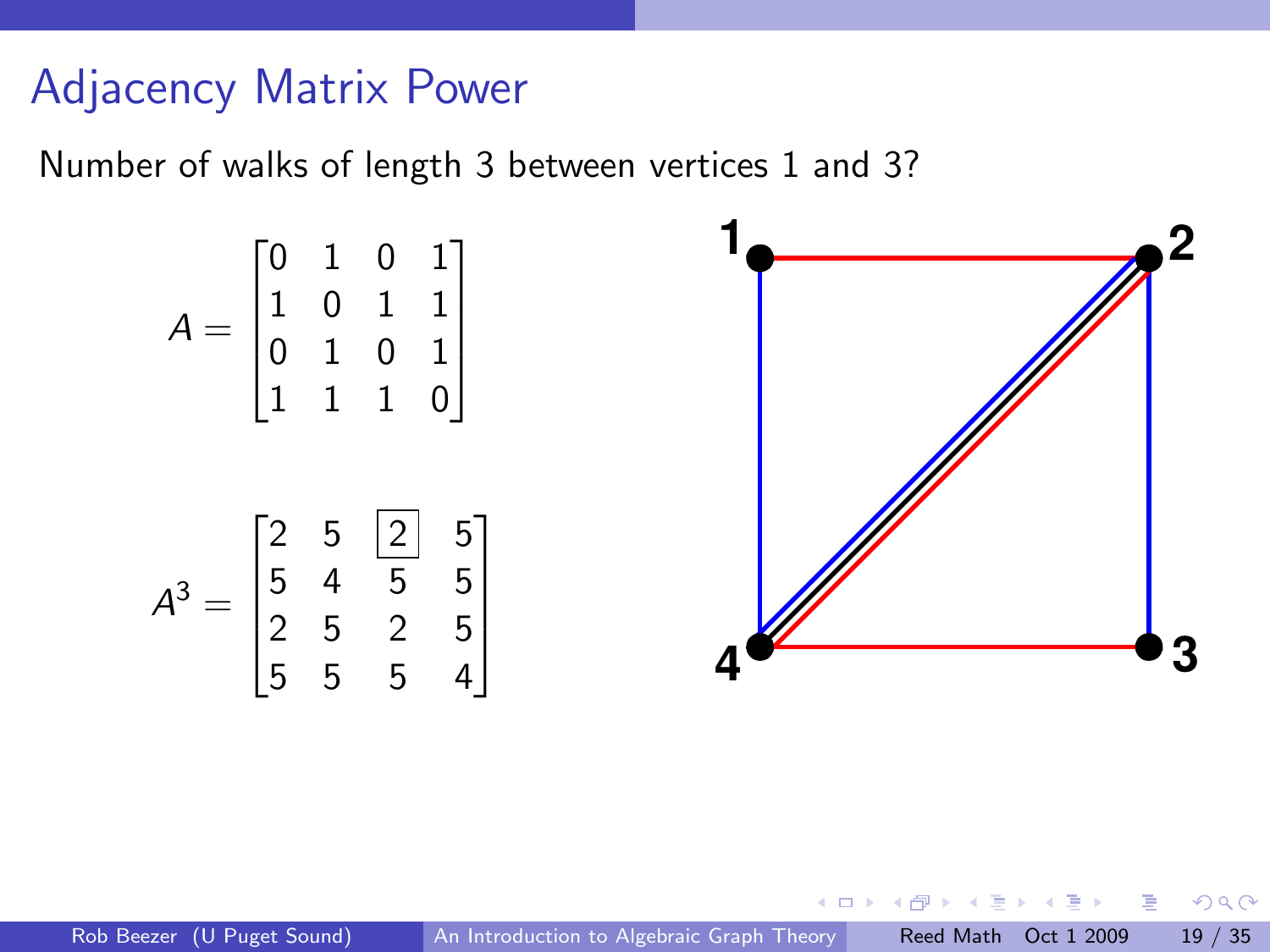### Characteristic Polynomial

Recall the characteristic polynomial of a square matrix A is det( $\lambda I - A$ ). Roots of this polynomial are the eigenvalues of the matrix.

For the adjacency matrix of a graph on  $n$  vertices:

- Coefficient of  $\lambda^n$  is 1
- Coefficient of  $\lambda^{n-1}$  is zero (trace of adjacency matrix)
- Coefficient of  $-\lambda^{n-2}$  is number of edges
- Coefficient of  $-2\lambda^{n-3}$  is number of triangles



Characteristic polynomial  $\lambda^4 - 5\lambda^2 - 4\lambda + \cdots$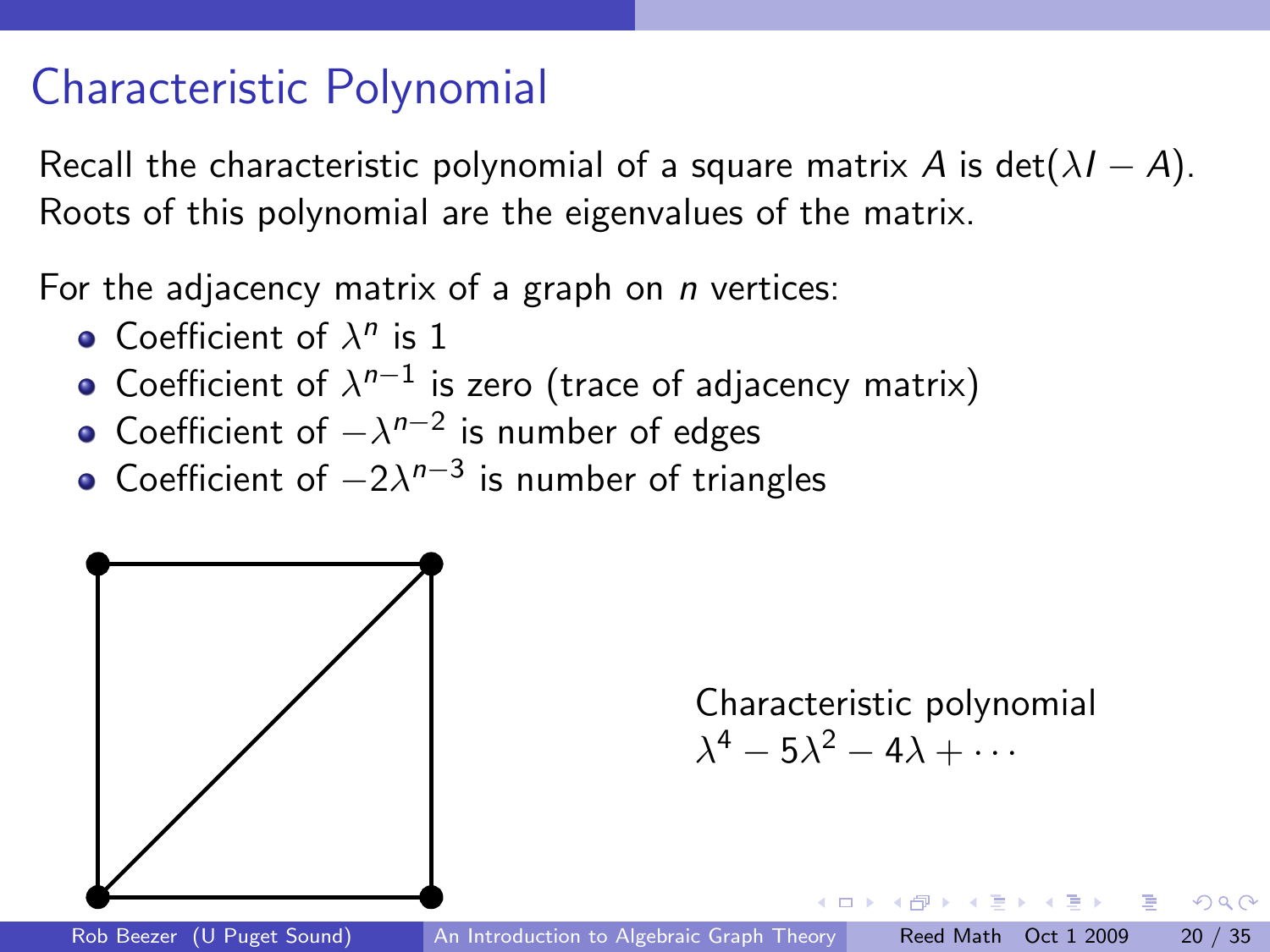### Diameter and Eigenvalues

The diameter of a graph is the longest shortest path.

In other words, find the shortest route between each pair of vertices, then ask which pair is farthest apart?

#### Theorem

Suppose G is a graph of diameter d. Then G has at least  $d + 1$  distinct eigenvalues.

#### Proof.

Minimal polynomial is product of linear factors, one per distinct eigenvalue.

There are zero short walks between vertices that are far apart.

So the first d powers of A are linearly independent.

So A cannot satisfy a polynomial of degree d or less.

Thus minimal polynomial has at least  $d + 1$  factors

<span id="page-25-0"></span>hence at least  $d + 1$  eigenvalues.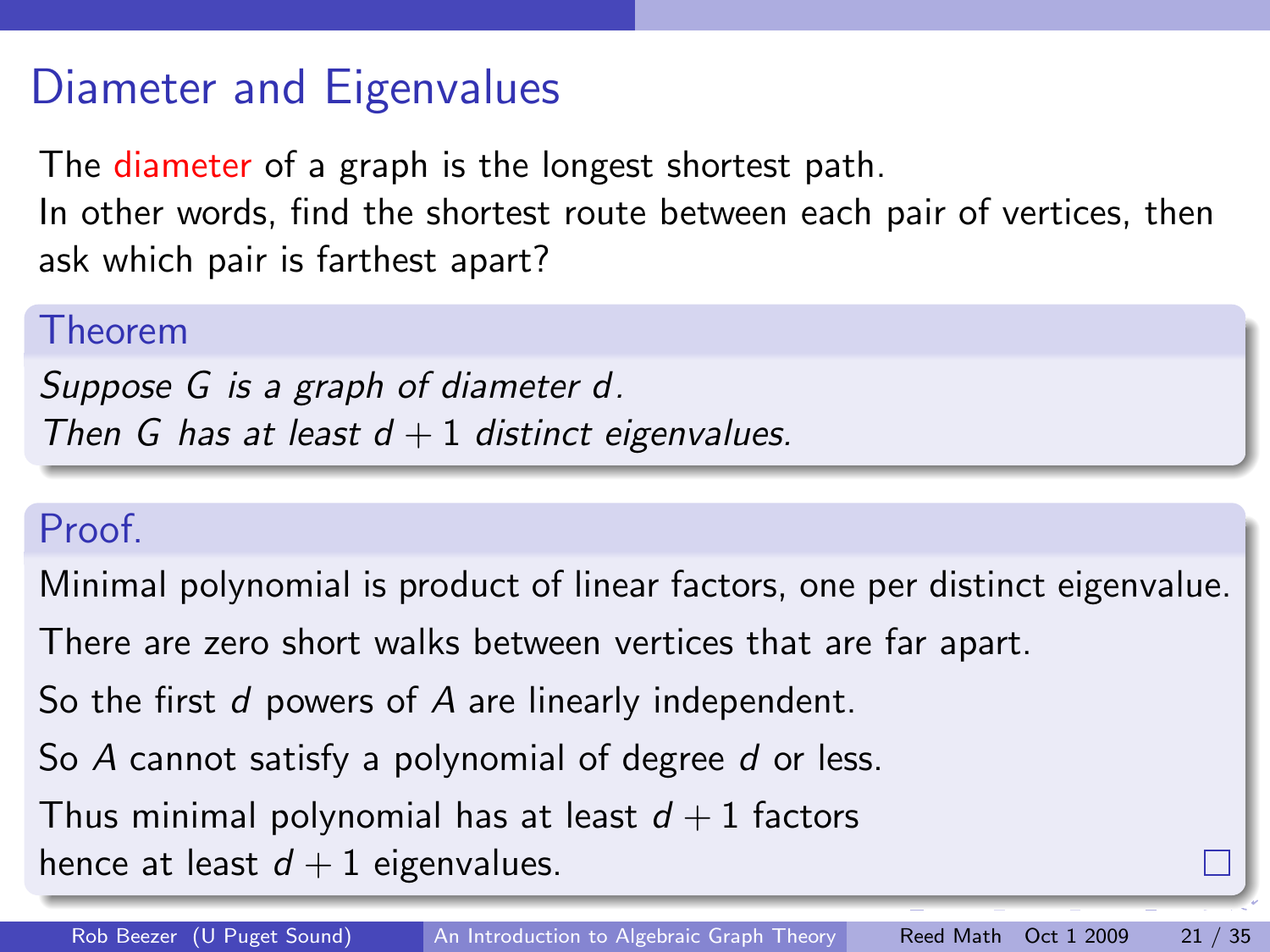### Minimal Polynomial for a Diameter 3 Graph

Distinct Eigenvalues:  $\lambda = 2, 1, -1, -2$ 



Minimal Polynomial:  $(x-2)(x-1)(x-(-1))(x-(-2)) = x<sup>4</sup> - 5x<sup>2</sup> + 4$ 

<span id="page-26-0"></span>Check that  $A^4 - 5A^2 + 4 = 0$ 

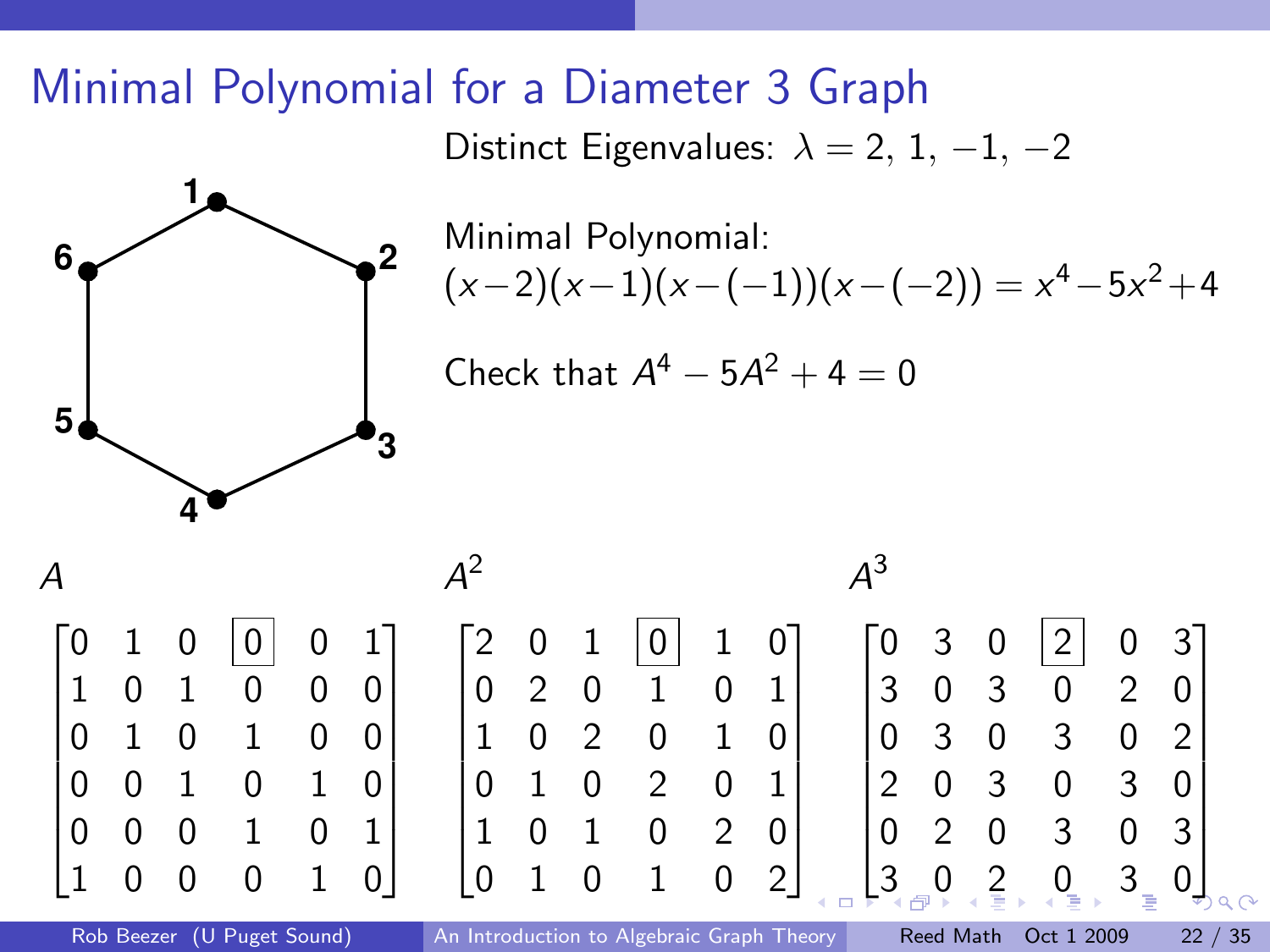### Results Relating Diameters and Eigenvalues

Regular graph: n vertices, degree r, diameter d Let  $\lambda$  denote second largest eigenvalue (r is largest eigenvalue)

<span id="page-27-0"></span> $QQ$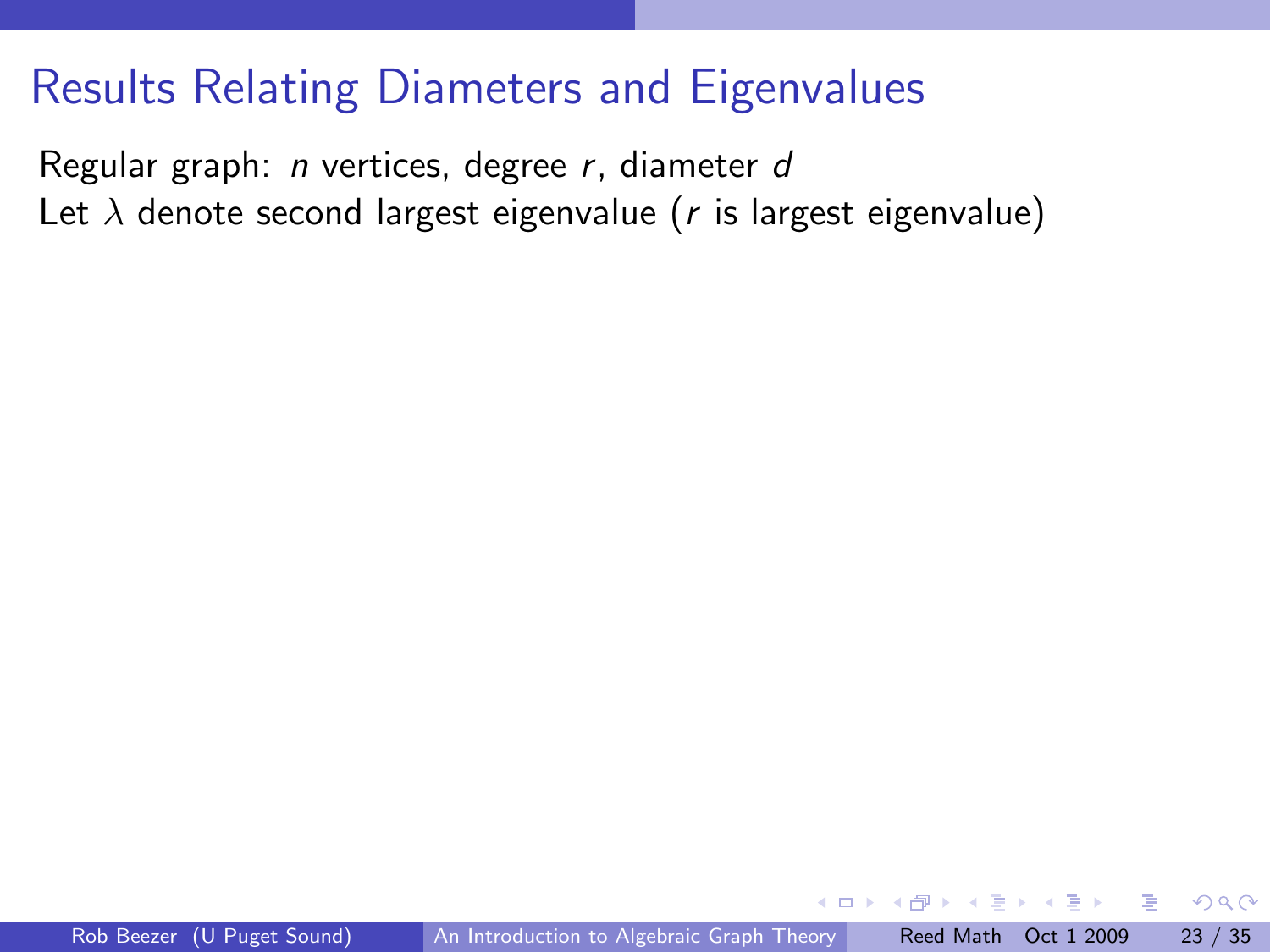### Results Relating Diameters and Eigenvalues

Regular graph: n vertices, degree r, diameter d Let  $\lambda$  denote second largest eigenvalue (r is largest eigenvalue)

Alon, Milman, 1985

$$
d \leq 2 \left[ \left( \frac{2r}{r - \lambda} \right)^{\frac{1}{2}} \log_2 n \right]
$$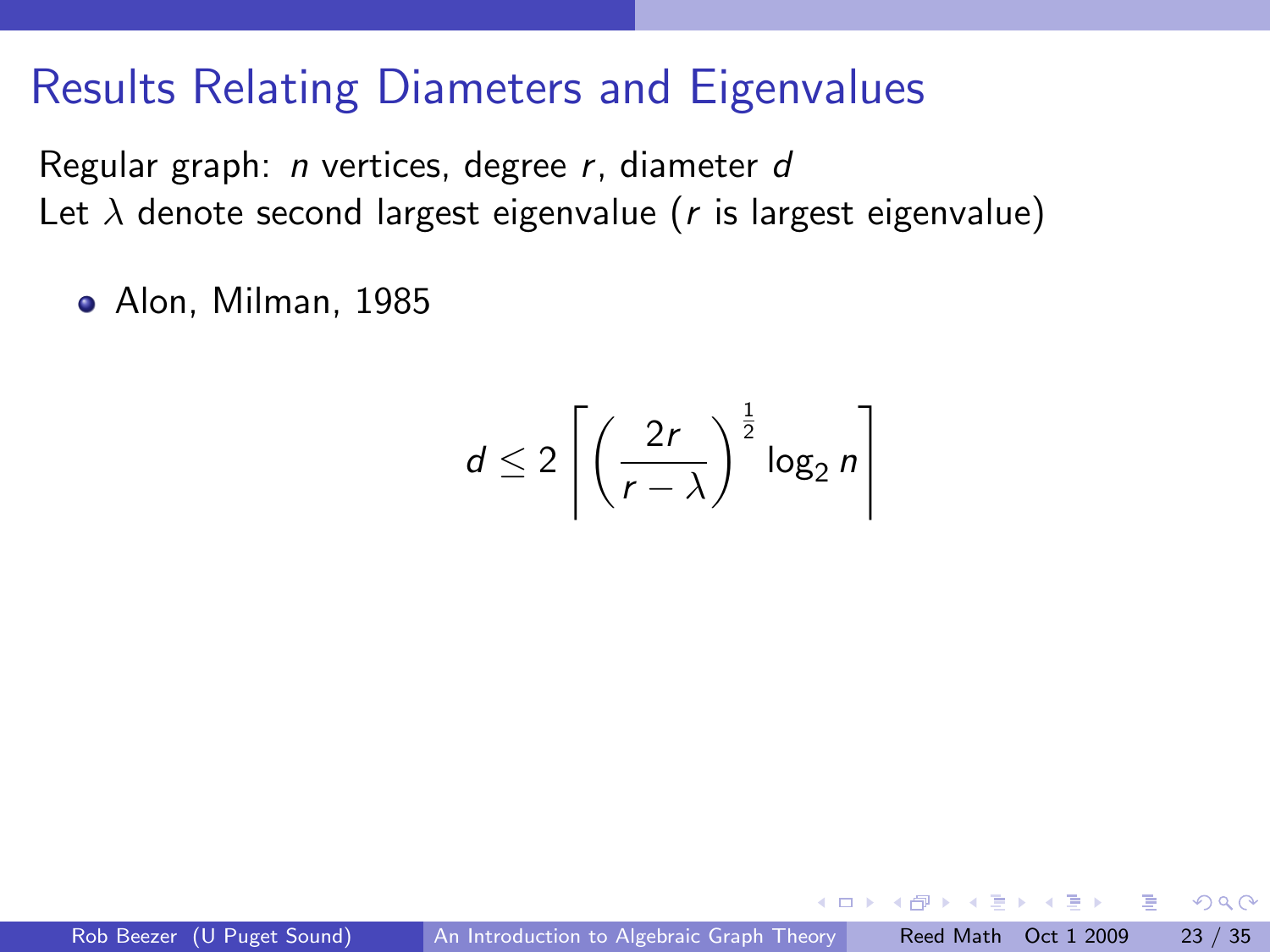### Results Relating Diameters and Eigenvalues

Regular graph: n vertices, degree r, diameter d Let  $\lambda$  denote second largest eigenvalue (r is largest eigenvalue)

Alon, Milman, 1985

$$
d \leq 2 \left[ \left( \frac{2r}{r - \lambda} \right)^{\frac{1}{2}} \log_2 n \right]
$$

**•** Mohar, 1991

$$
d \leq 2\left\lceil \left( \frac{2r-\lambda}{4\left(r-\lambda\right)} \right) \ln\left(n-1\right) \right\rceil
$$

 $QQ$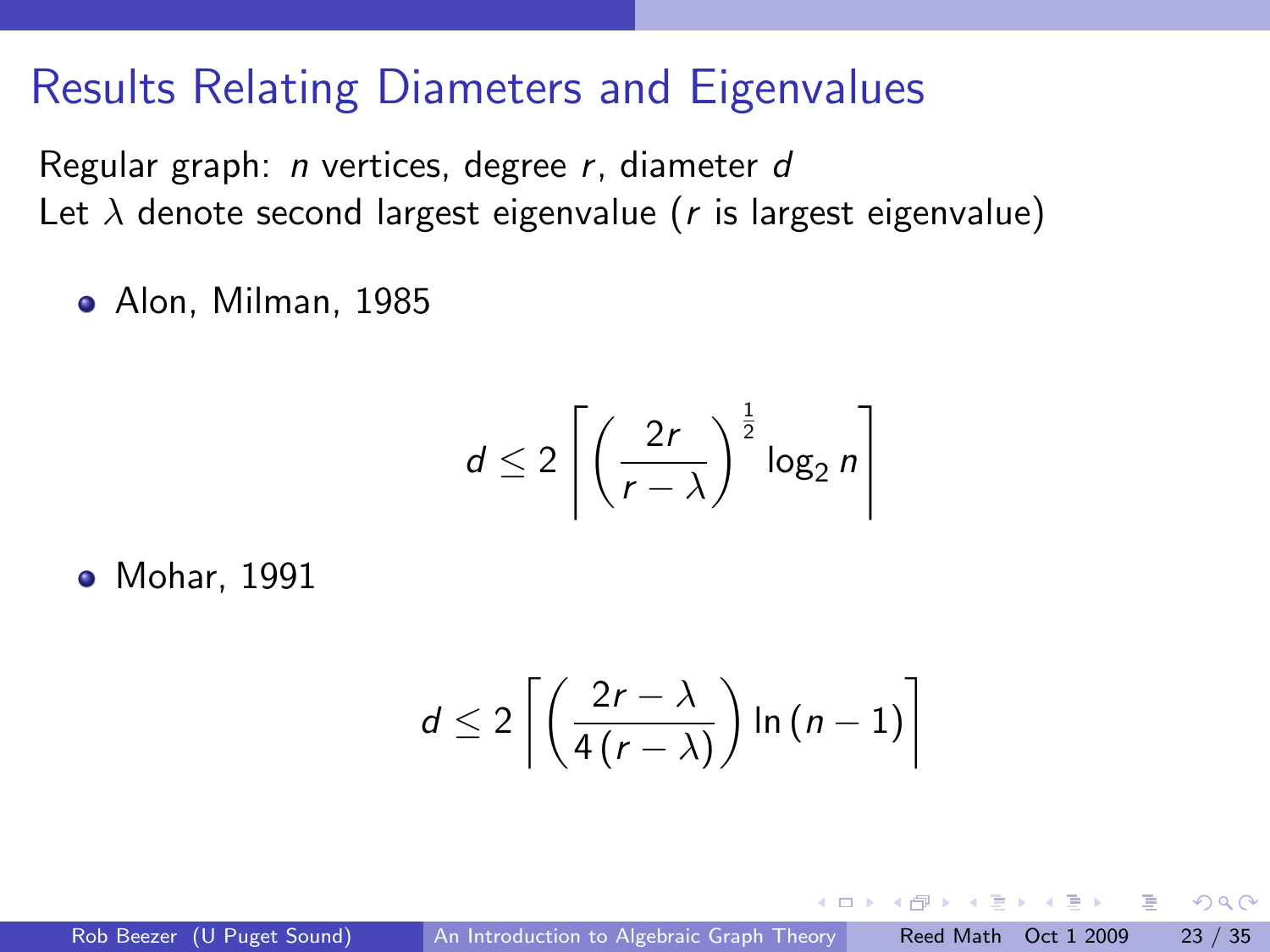### Bipartite Graphs

A graph is bipartite if the vertex set can be split into two parts, so that every edge goes from part to the other. Identical to being "two-colorable."

#### Theorem

A graph is bipartite if and only if there are no cycles of odd length.

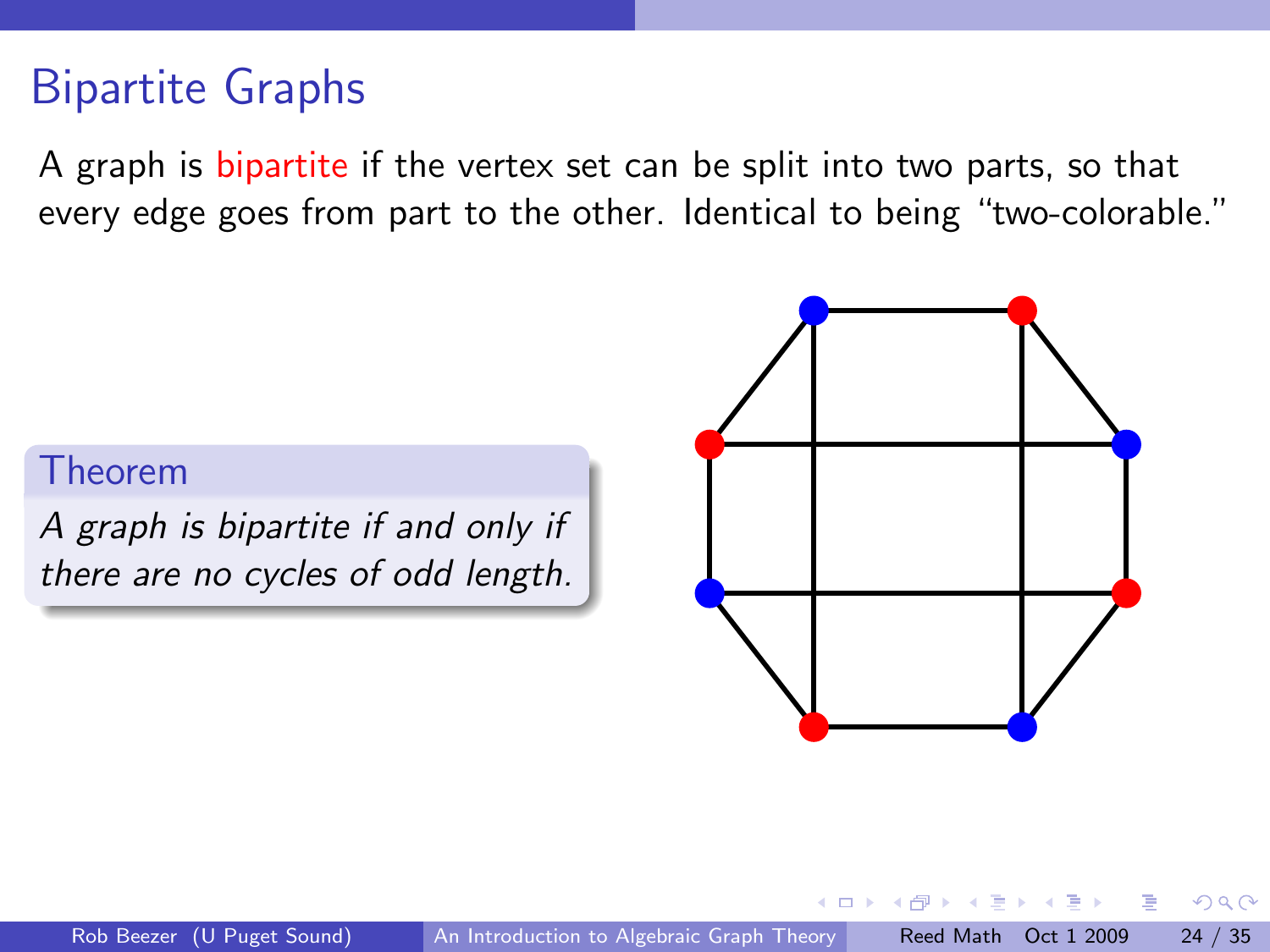### Eigenvalues of Bipartite Graphs

#### Theorem

Suppose G is a bipartite graph with eigenvalue  $\lambda$ . Then  $-\lambda$  is also an eigenvalue of G.

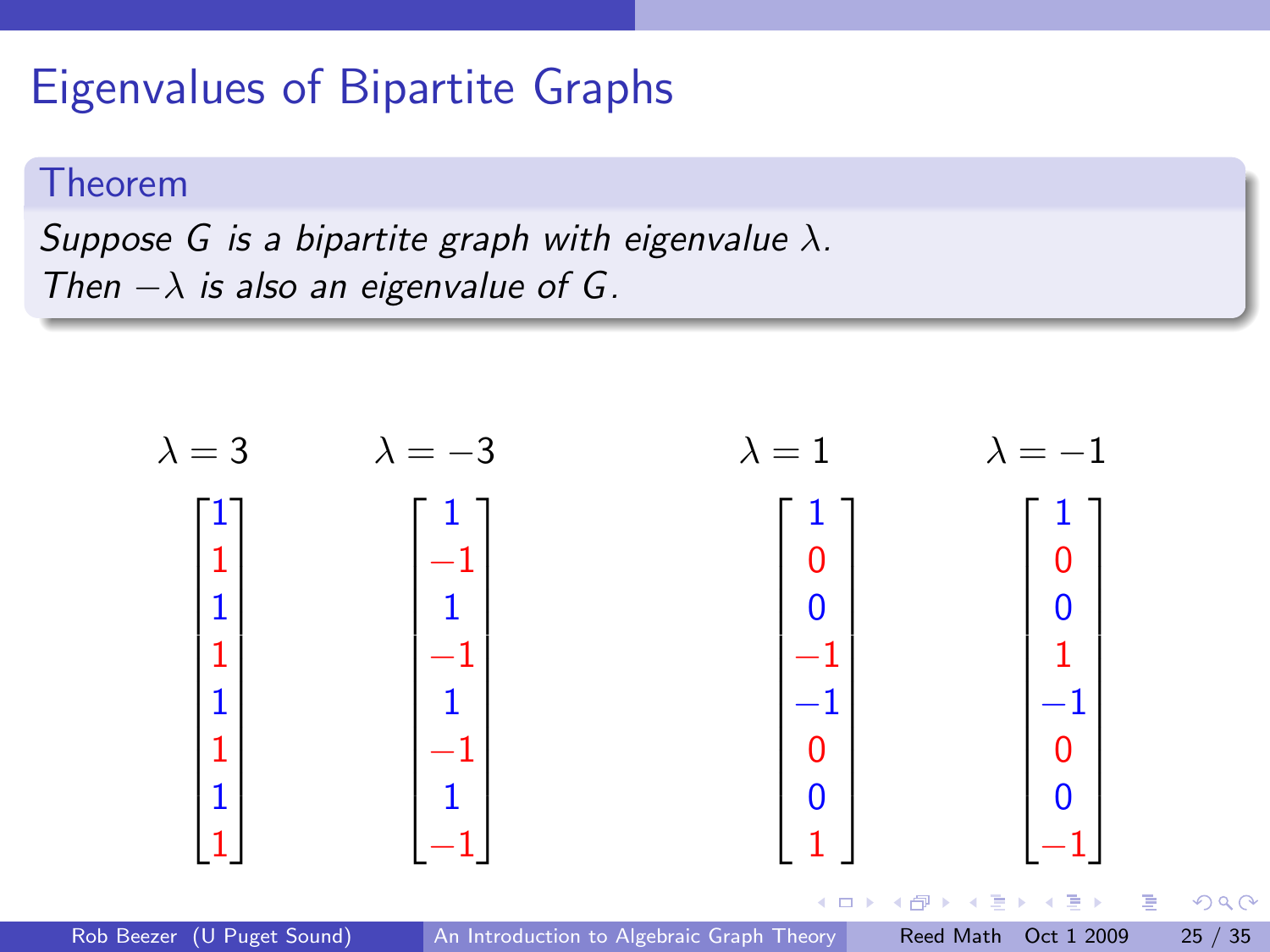#### Proof.

Order the vertices according to the two parts. Then

$$
A = \begin{bmatrix} 0 & B \\ B^t & 0 \end{bmatrix}
$$
  
For an eigenvector  $\vec{u} = \begin{bmatrix} \vec{u}_1 \\ \vec{u}_2 \end{bmatrix}$  of A for  $\lambda$ ,  

$$
\begin{bmatrix} \lambda \vec{u}_1 \\ \lambda \vec{u}_2 \end{bmatrix} = \lambda \begin{bmatrix} \vec{u}_1 \\ \vec{u}_2 \end{bmatrix} = \lambda \vec{u} = A\vec{u} = \begin{bmatrix} 0 & B \\ B^t & 0 \end{bmatrix} \begin{bmatrix} \vec{u}_1 \\ \vec{u}_2 \end{bmatrix} = \begin{bmatrix} B\vec{u}_2 \\ B^t \vec{u}_1 \end{bmatrix}
$$
  
Now set  $\vec{v} = \begin{bmatrix} -\vec{u}_1 \\ \vec{u}_2 \end{bmatrix}$  and compute,  

$$
A\vec{v} = \begin{bmatrix} 0 & B \\ B^t & 0 \end{bmatrix} \begin{bmatrix} -\vec{u}_1 \\ \vec{u}_2 \end{bmatrix} = \begin{bmatrix} B\vec{u}_2 \\ -B^t \vec{u}_1 \end{bmatrix} = \begin{bmatrix} \lambda \vec{u}_1 \\ -\lambda \vec{u}_2 \end{bmatrix} = -\lambda \begin{bmatrix} -\vec{u}_1 \\ \vec{u}_2 \end{bmatrix} = -\lambda \vec{v}
$$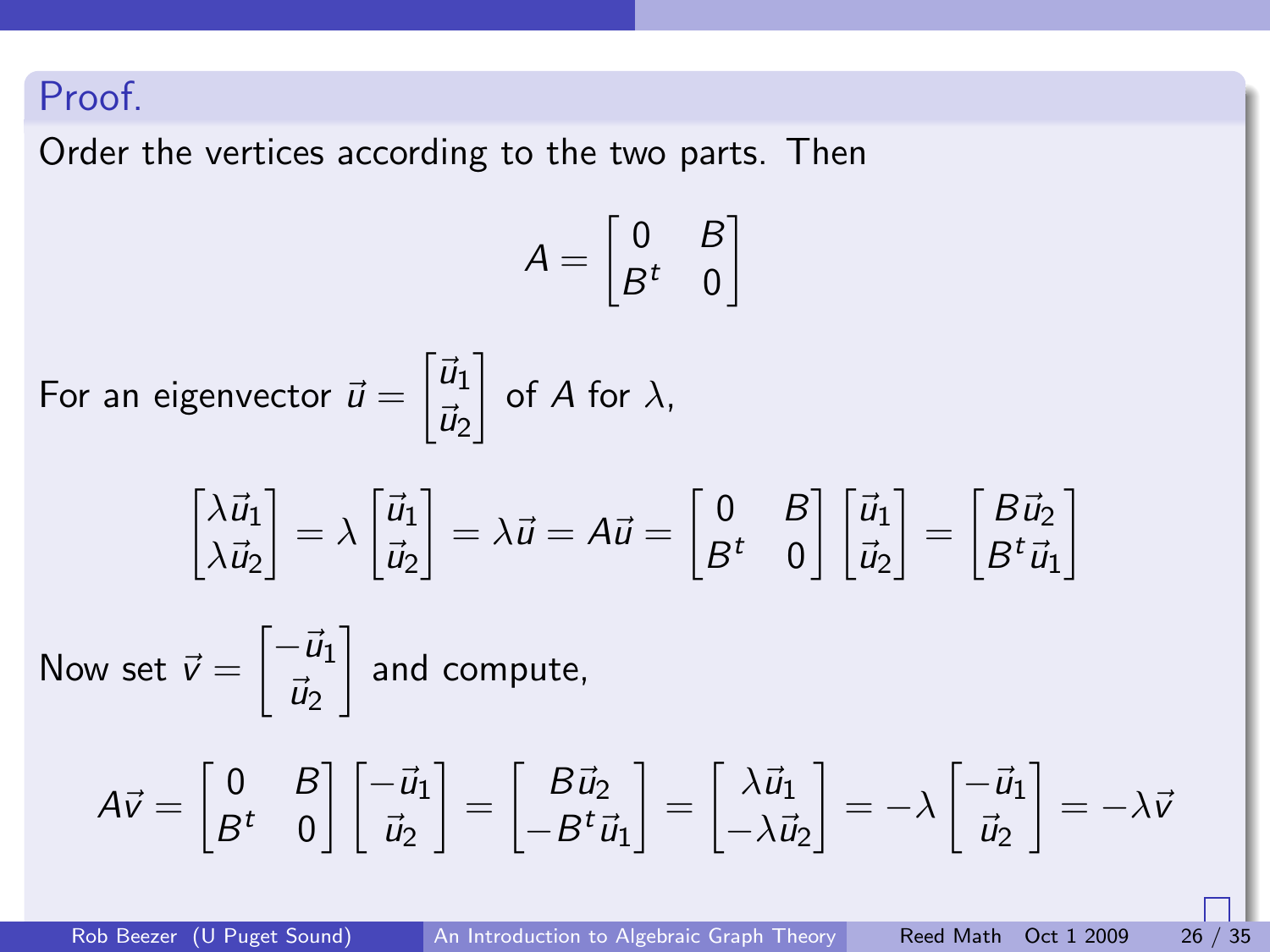## Bipartite Graphs on an Odd Number of Vertices

#### Theorem

Suppose G is a bipartite graph with an odd number of vertices. Then zero is an eigenvalue of the adjacency matrix of G.

#### Proof.

Pair each eigenvalue with its negative.

At least one eigenvalue must then equal its negative.

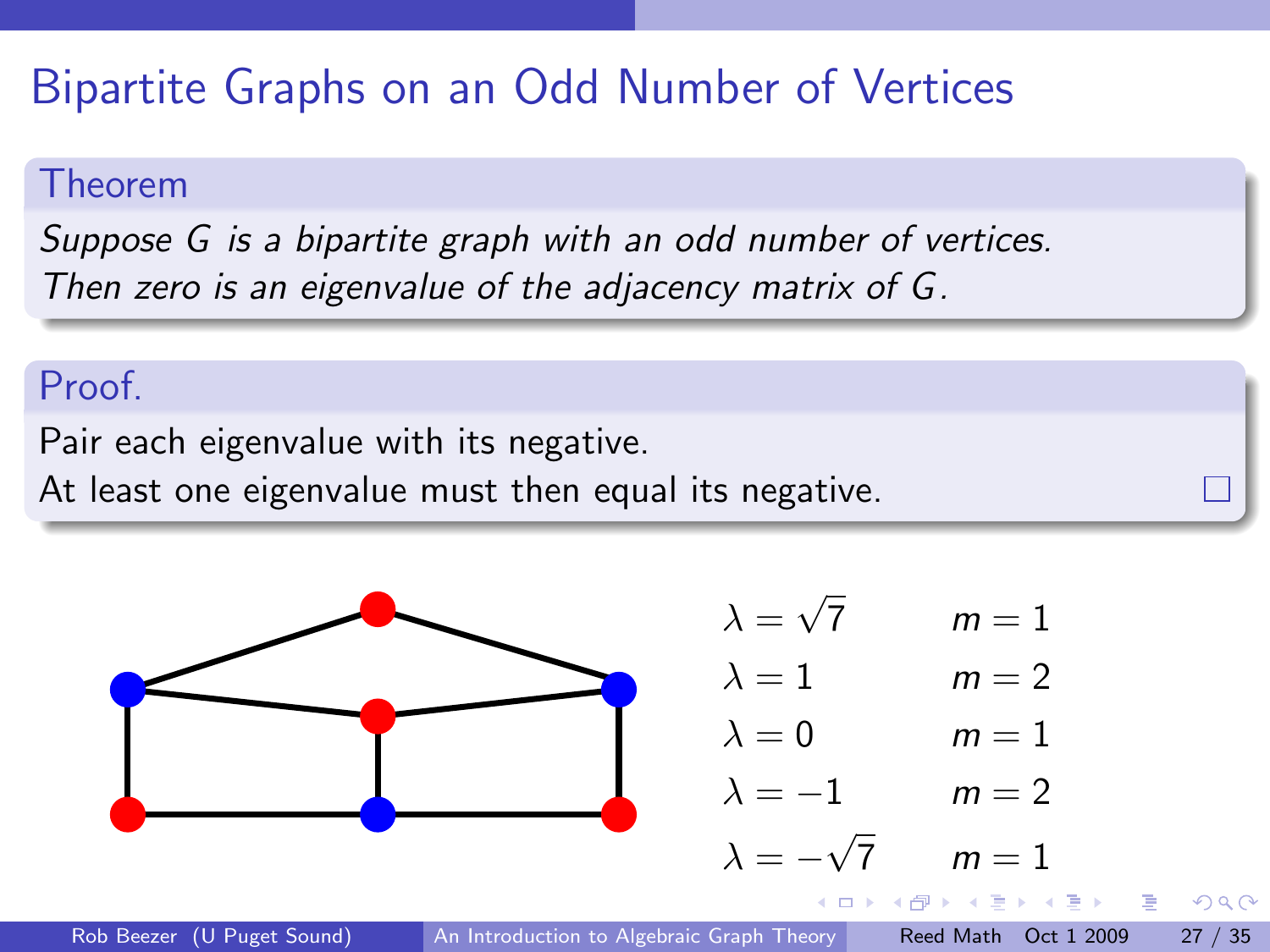### Application: Friendship Theorem

#### Theorem

Suppose that at a party every pair of guests has exactly one friend in common. Then there are an odd number of guests, and one guest knows everybody.

- Model party with a graph
- Vertices are guests, edges are friends
- Two possibilities: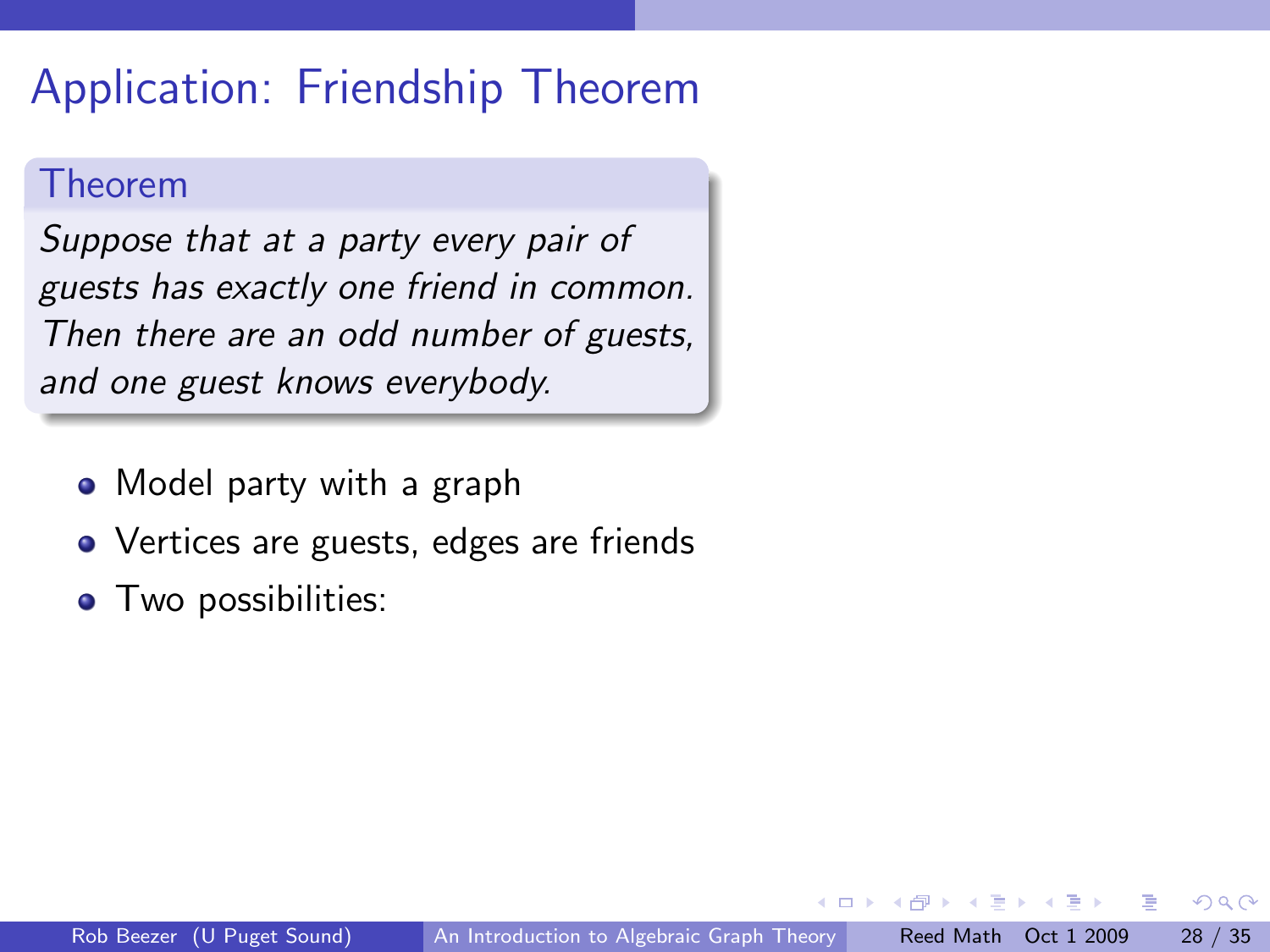## Application: Friendship Theorem

#### Theorem

Suppose that at a party every pair of guests has exactly one friend in common. Then there are an odd number of guests, and one guest knows everybody.

- Model party with a graph
- Vertices are guests, edges are friends
- Two possibilities:
	- 1. Graph to the right

2. Algebraic graph theory say the adjacency matrix has eigenvalues with non-integer multiplicities

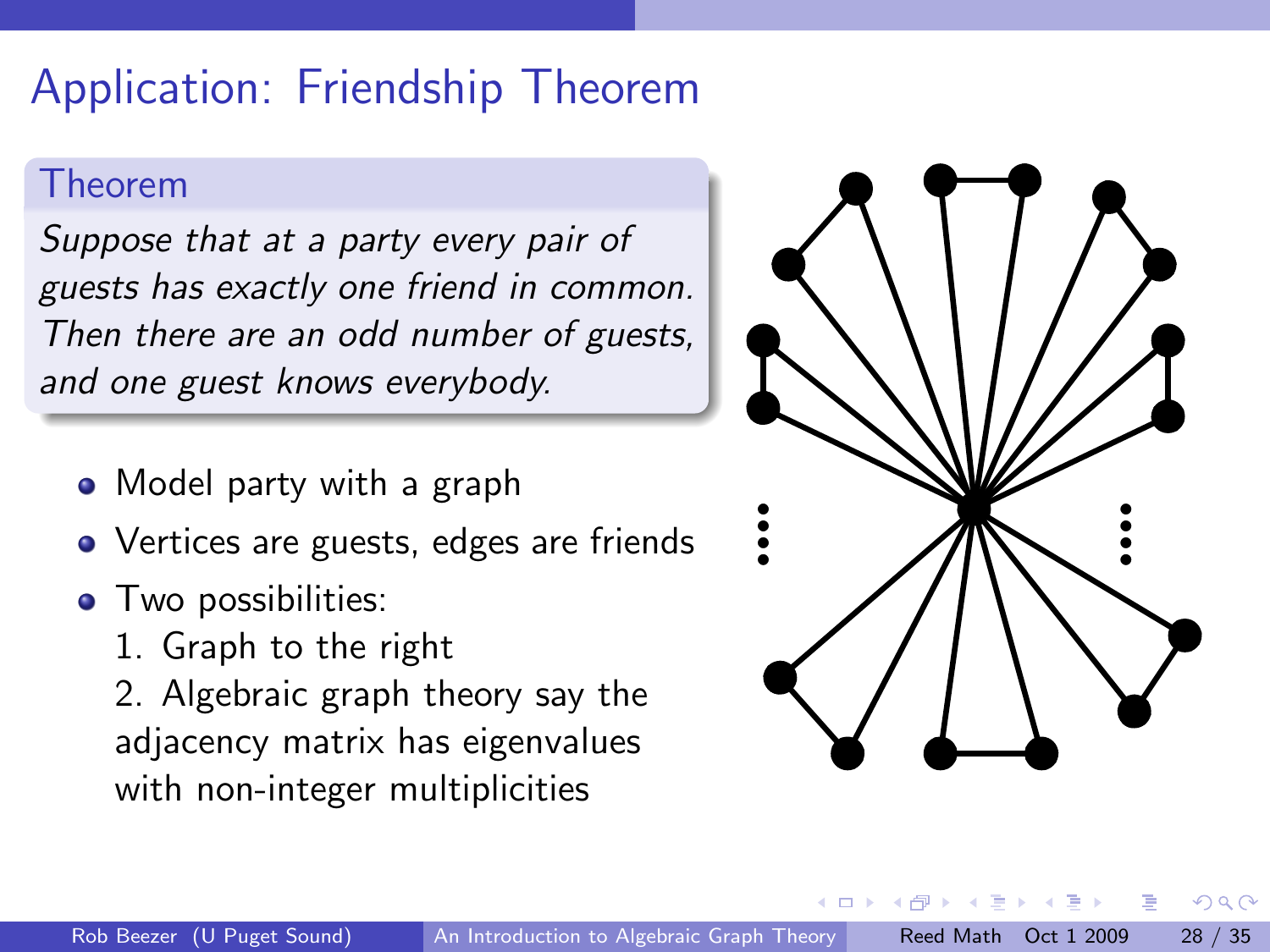# Application: Buckministerfullerene

- Molecule composed solely of 60 carbon atoms
- "Carbon-60," "buckyball"
- At each atom two single bonds and one double bond describe a graph that is regular of degree 3
- Graph is the skeleton of a truncated icosahedron, a soccer ball
- $\bullet$  60  $\times$  60 adjacency matrix
- Eigenvalues of adjacency matrix predict peaks in mass spectrometry
- First created in 1985 (1996 Nobel Prize in Chemistry)



Illustration by Michael Ströck Wikipedia, GFDL License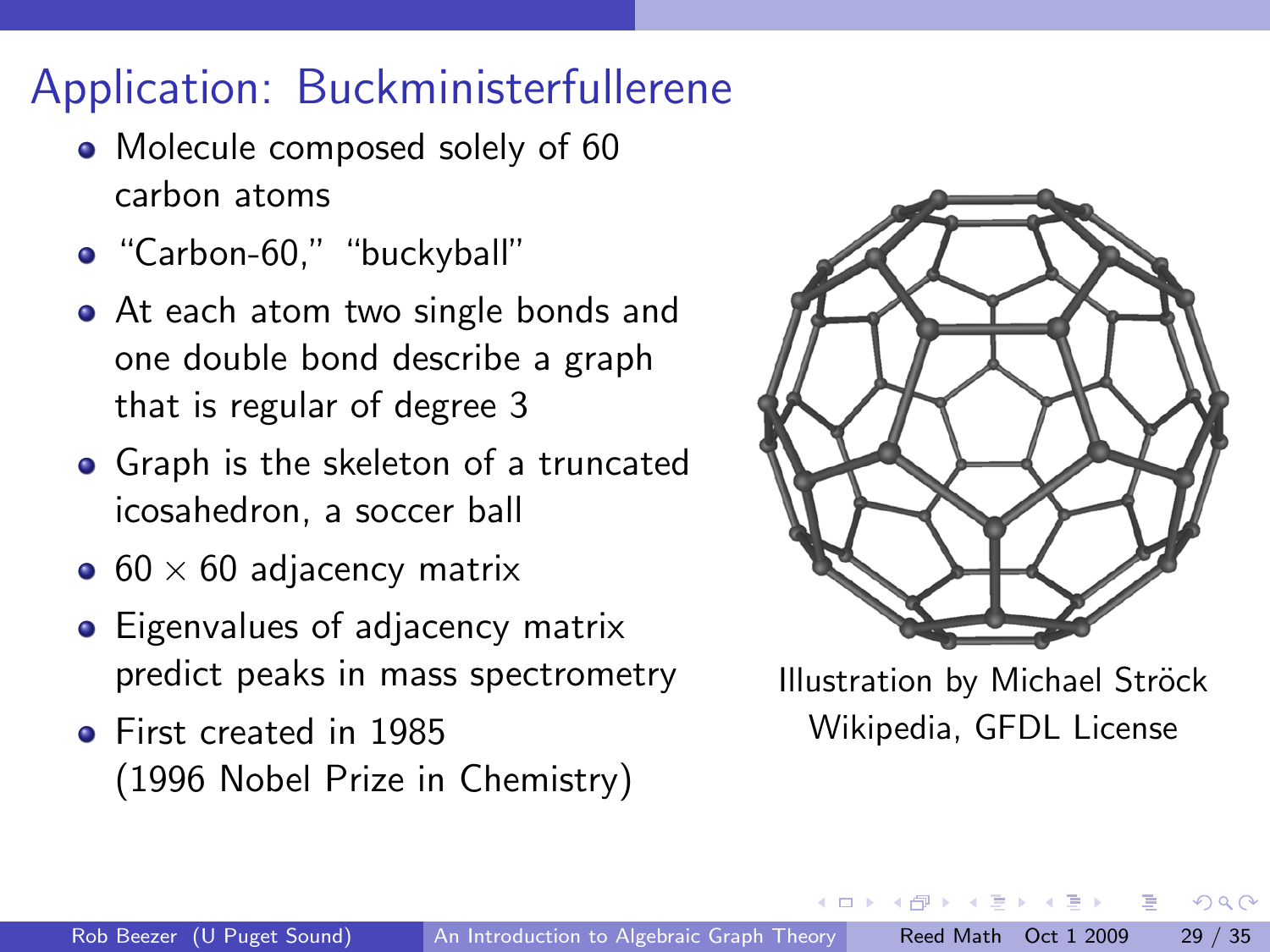# Sage and Graphs

Sage is software for mathematics, "creating a viable free open source alternative to Magma, Maple, Mathematica and Matlab."

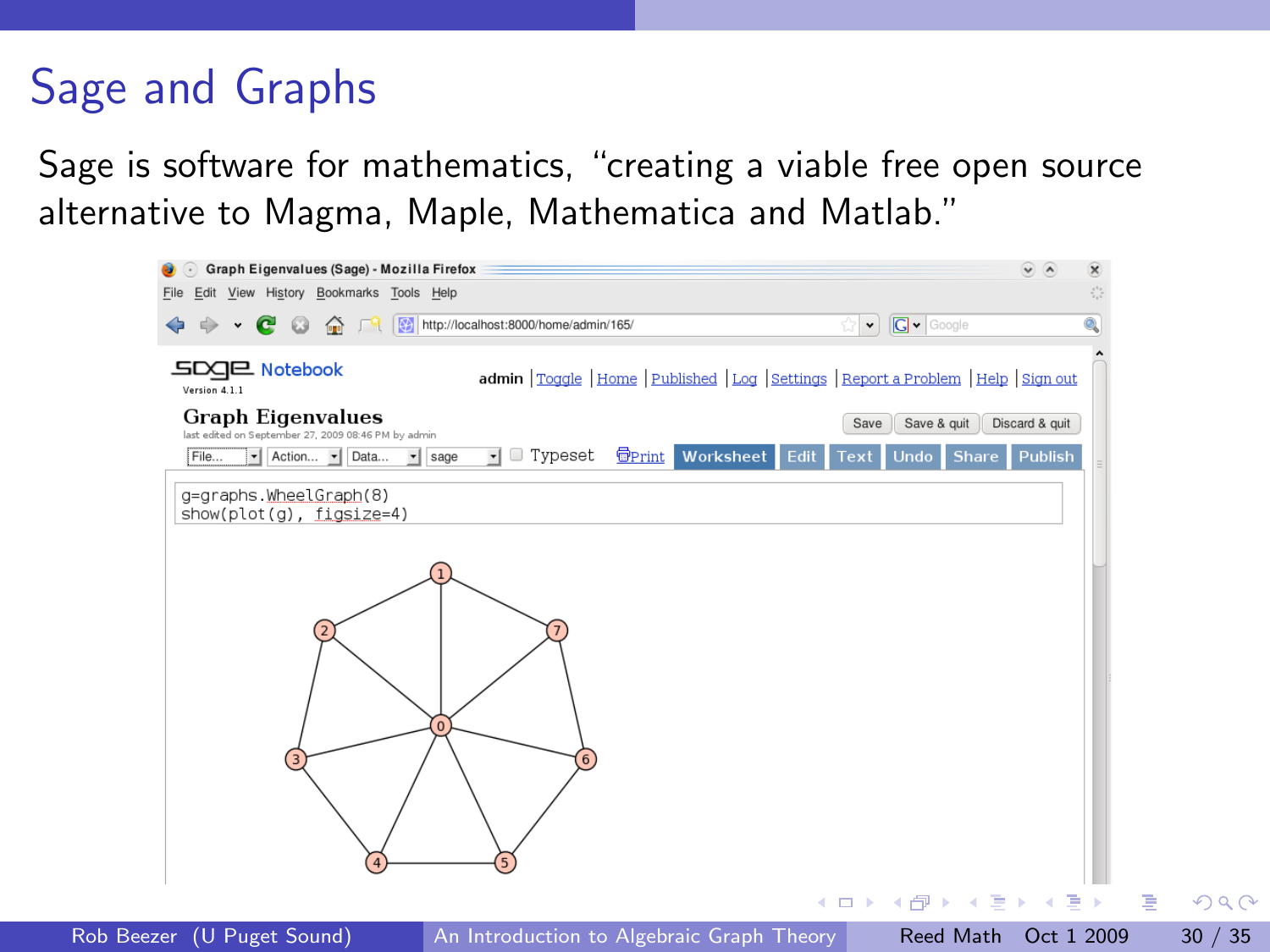# Sage and Graph Eigenvalues

```
print a.spectrum()
print a.eigenspaces()
       [3.828427124746190?. 1.246979603717467?. 1.246979603717467?.
       -0.4450418679126288? - 0.4450418679126288? - 1.801937735804839?-1.801937735804839?. -1.828427124746191?(a0. Vector space of degree 8 and dimension 1 over Number Field in a0
       with defining polynomial x^2 - 2*x - 7User basis matrix:
             1 1/7*a0 1/7*a0 1/7*a0 1/7*a0 1/7*a0 1/7*a0 1/7*a01).
       (al, Vector space of degree 8 and dimension 2 over Number Field in al
       with defining polynomial x^3 + x^2 - 2*x - 1Hser basis matrix:
                                              -1 -1 -1 -1 -1 -1 -1 -1\Omega\mathbf{1}\Thetaa11\Omega\Omega\mathbf{1}a1 a1\frac{1}{2} - 1 -a1\frac{1}{2} + 1 -a1
       -11)f(x)=x^2-2*x-7q(x)=x^3 + x^2 - 2*x - 1print f(-1.828427124746191)
print a(1.246979603717467)
       4.88498130835069e-15
       -4.44089209850063e - 16\mathcal{L} = \mathbb{Q}An Introduction to Algebraic Graph Theory Reed Math Oct 1 2009 31 / 35
```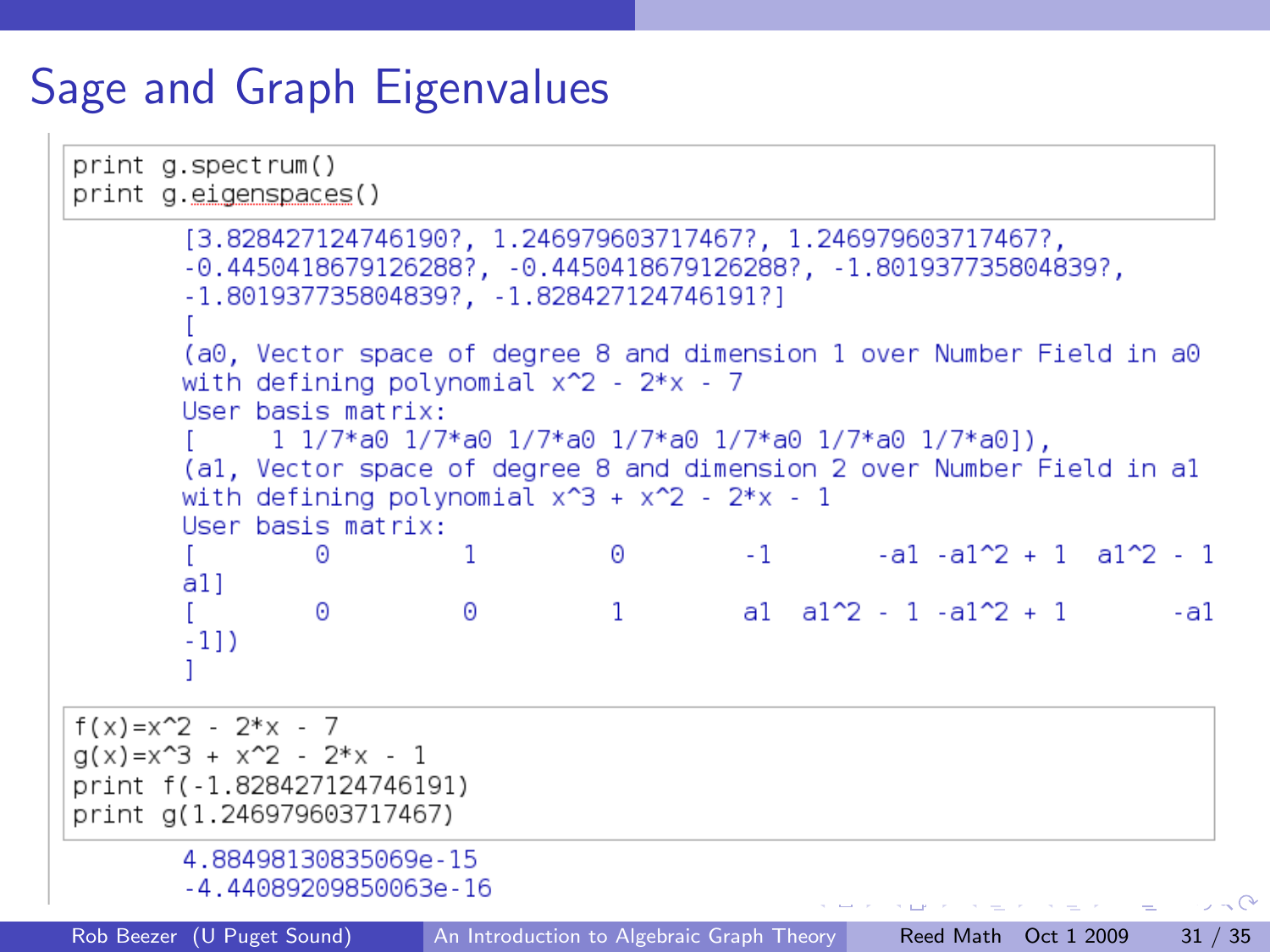### Isospectral, Non-Isomorphic Circulant Graphs

• A graph is circulant if each row of the adjacency matrix is a shift (by one) of the prior row.

 $QQ$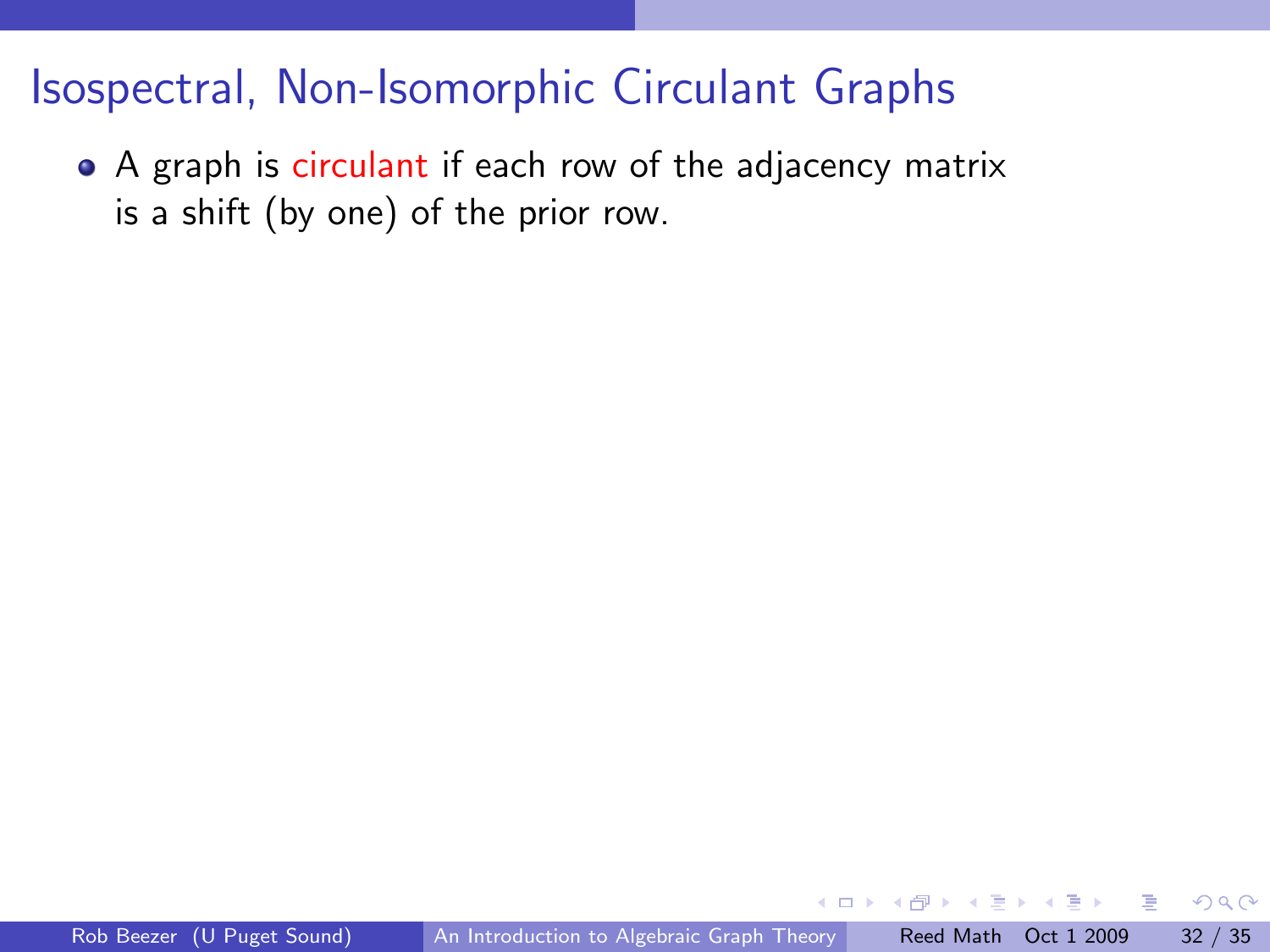### Isospectral, Non-Isomorphic Circulant Graphs

- A graph is circulant if each row of the adjacency matrix is a shift (by one) of the prior row.
- Julia Brown (nee Lazenby), 2008 Reed thesis
- Infinite family of pairs of digraphs: identical spectra, but non-isomorphic graphs
- Vertices number  $n = 2<sup>r</sup> p$ , with  $r > 2$ , p prime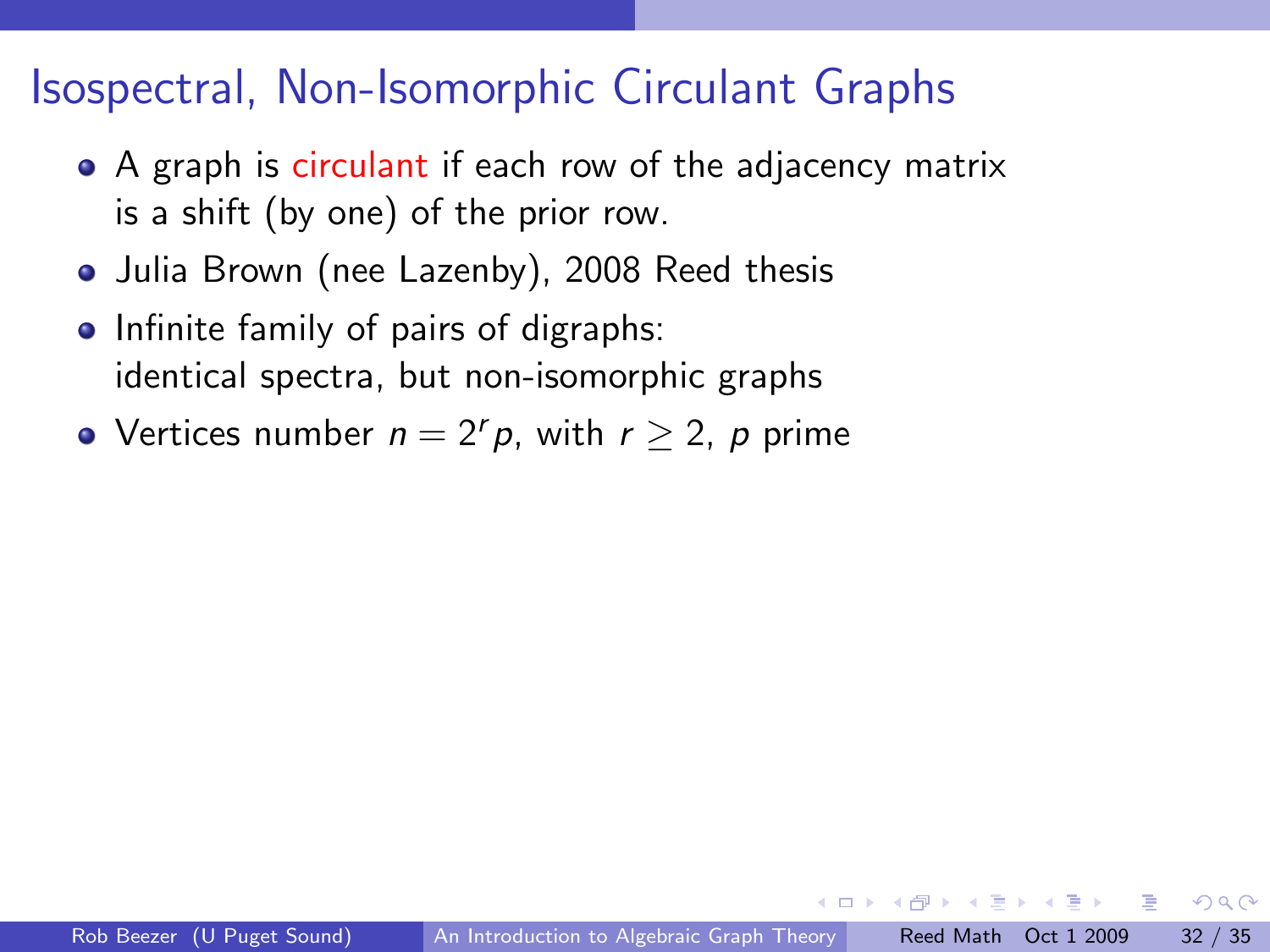$n = 2^2 \cdot 7$ 



Sage: 6 lines to construct, 2 lines to plot, 2 lines to verify Also verified for  $n = 2^5 \cdot 13 = 416$  (in under 6 seconds)

( □ ) ( <sub>□</sub> )

医毛囊 医牙骨下的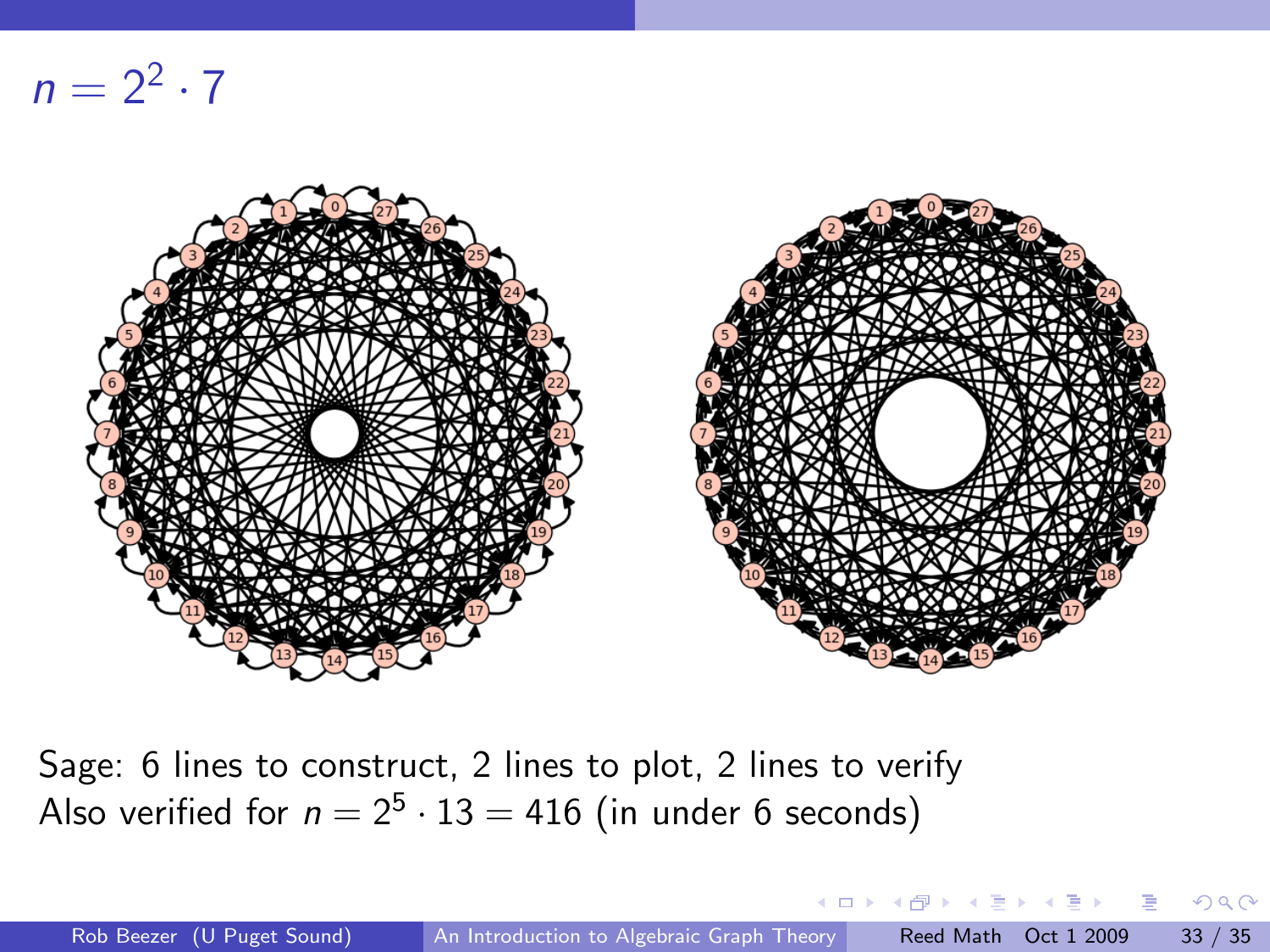### Moral of the Story

Graph properties predict linear algebra properties (regular of degree  $r \Rightarrow r$  is an eigenvalue)

4 D F

TE 16

÷

 $QQ$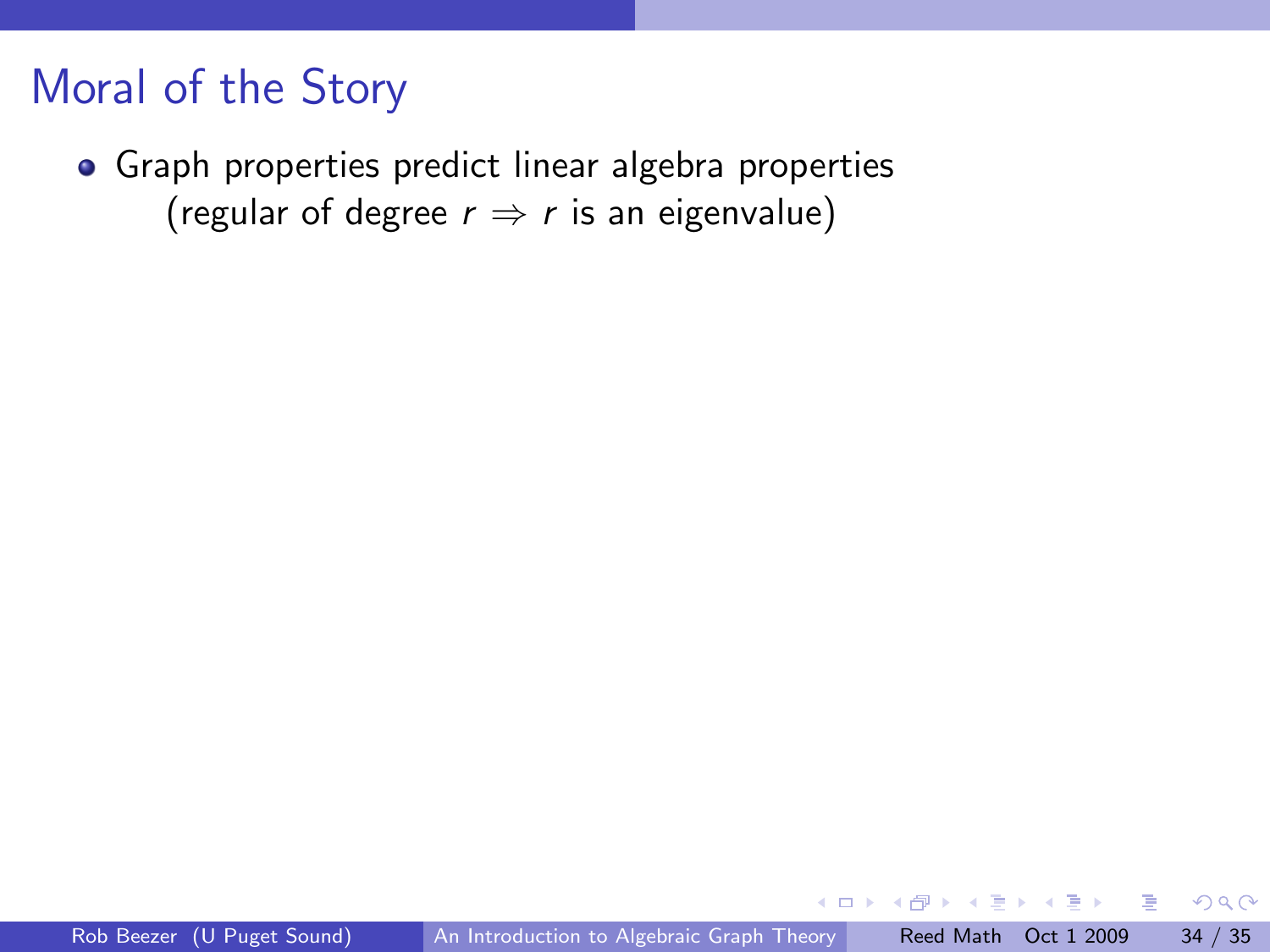## Moral of the Story

- **•** Graph properties predict linear algebra properties (regular of degree  $r \Rightarrow r$  is an eigenvalue)
- Linear algebra properties predict graph properties (functions of two largest eigenvalues bound the diameter)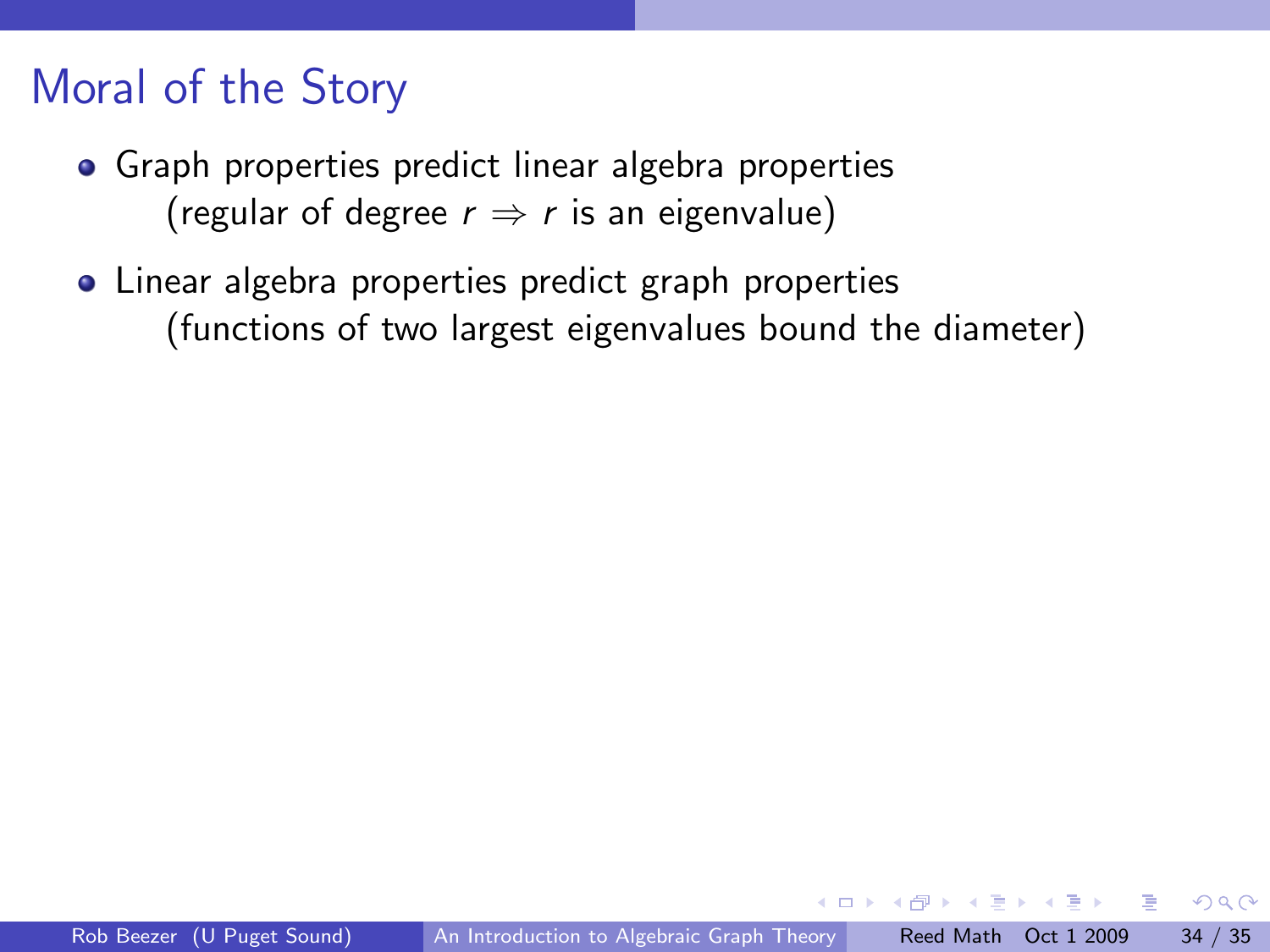### Moral of the Story

- **•** Graph properties predict linear algebra properties (regular of degree  $r \Rightarrow r$  is an eigenvalue)
- Linear algebra properties predict graph properties (functions of two largest eigenvalues bound the diameter)
- Do eigenvalues characterize graphs? No.

<span id="page-44-0"></span>